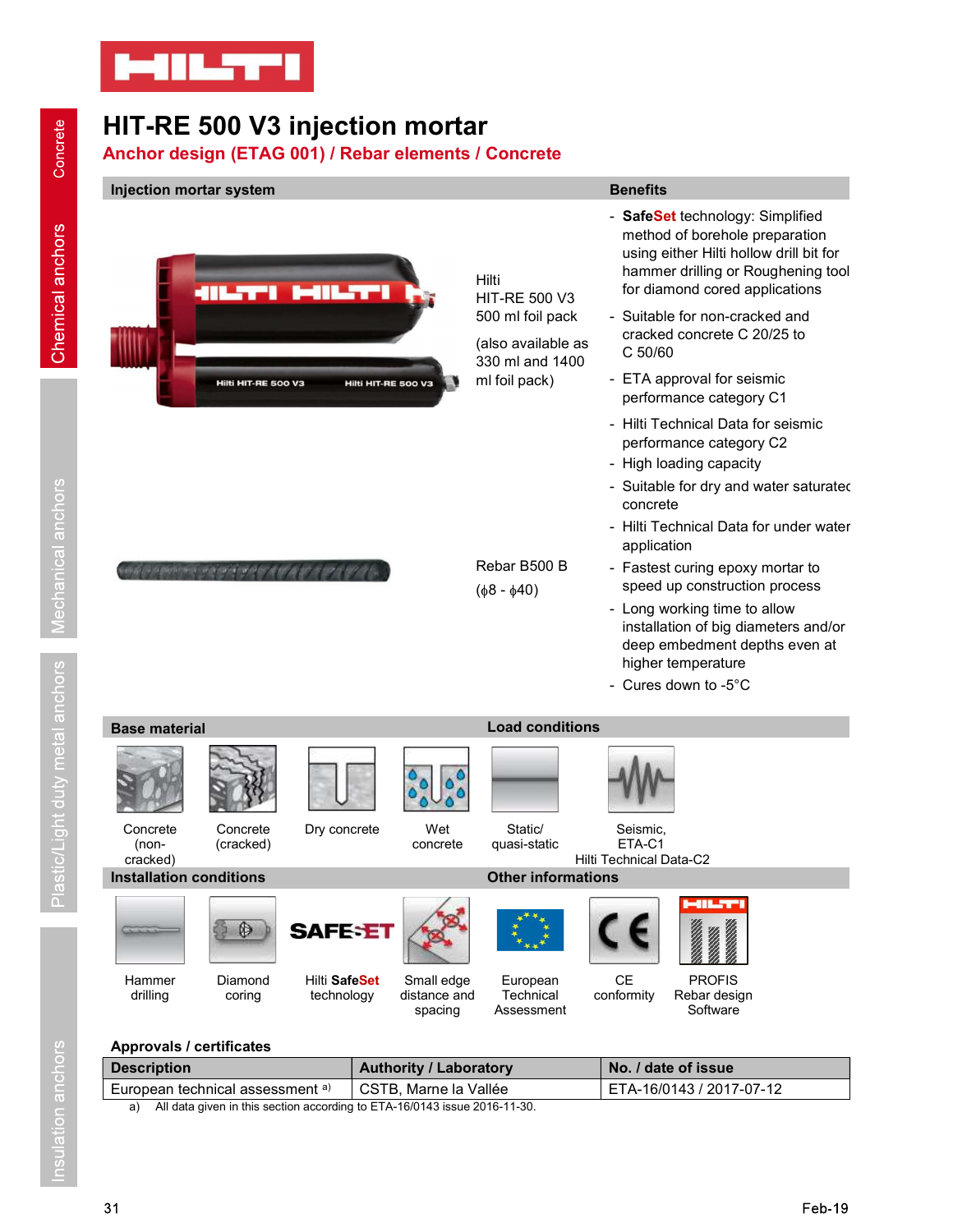

# Static and quasi-static loading (for a single anchor)

# -Design according to TR029

- -Base material thickness, as specified in the table<br>-<u>One</u> typical embedment depth, as specified in the table
- -Rebar B500B
- -Concrete C 20/25,  $f_{ck,cube} = 25$  N/mm<sup>2</sup>

Static and quasi-static loading (for a single anchor)<br>
All data in this section applies to<br>
-Design according to TR029<br>
-Correct setting (See setting influence<br>
-Steel failure<br>
-One typical embedment depth, as specified in -Sized latterial thickness, as specified in the table<br>
-<u>One</u> typical embedment depth, as specified in the table<br>
-Cencrete C 20/25, f<sub>ox-cube</sub> = 25 N/mm<sup>2</sup><br>
-Temperate range I (min. base material temp. -40°C, max. long te

# Embedment depth and base material thickness for static and quasi-static loading data

| -Steel failure<br>-Base material thickness, as specified in the table                                                                                                                                                                                 | -No edge distance and spacing influence |           |            |            |                  |           |                               |     |           |           |           |                                   |
|-------------------------------------------------------------------------------------------------------------------------------------------------------------------------------------------------------------------------------------------------------|-----------------------------------------|-----------|------------|------------|------------------|-----------|-------------------------------|-----|-----------|-----------|-----------|-----------------------------------|
| -One typical embedment depth, as specified in the table<br>-Rebar B500B<br>-Concrete C 20/25, $f_{ck, cube} = 25$ N/mm <sup>2</sup><br>-Temperate range I (min. base material temp. -40°C, max. long term/short term base material temp.: +24°C/40°C) |                                         |           |            |            |                  |           |                               |     |           |           |           |                                   |
| Embedment depth and base material thickness for static and quasi-static loading data                                                                                                                                                                  |                                         |           |            |            |                  |           | ETA-16/0143, issue 2017-07-12 |     |           |           |           | <b>Hilti</b><br>technical<br>data |
|                                                                                                                                                                                                                                                       | $\phi$ 8                                | $\phi$ 10 | $\phi$ 12  | $\phi$ 14  | $\phi$ 16<br>125 | $\phi$ 20 | $\phi$ 25                     | 028 | $\phi$ 30 | $\phi$ 32 | $\phi$ 36 | $\phi$ 40                         |
| <b>Anchor-size</b>                                                                                                                                                                                                                                    |                                         |           |            |            |                  | 170       | 210                           | 270 | 285       | 300       | 330       | 360                               |
| Typ. embedment depth<br>[mm]<br>Base material thickness<br>[mm]                                                                                                                                                                                       | 80<br>110                               | 90<br>120 | 110<br>140 | 125<br>161 | 165              | 220       | 274                           | 340 | 359       | 380       | 420       | 470                               |

# Characteristic resistance

| oloon ialiara<br>-Base material thickness, as specified in the table                                                                                   |      |          |           |           |      |                  |                               |           |           |           |           |           |                  |
|--------------------------------------------------------------------------------------------------------------------------------------------------------|------|----------|-----------|-----------|------|------------------|-------------------------------|-----------|-----------|-----------|-----------|-----------|------------------|
| -One typical embedment depth, as specified in the table                                                                                                |      |          |           |           |      |                  |                               |           |           |           |           |           |                  |
| -Rebar B500B                                                                                                                                           |      |          |           |           |      |                  |                               |           |           |           |           |           |                  |
| -Concrete C 20/25, $f_{ck,cube} = 25$ N/mm <sup>2</sup>                                                                                                |      |          |           |           |      |                  |                               |           |           |           |           |           |                  |
| -Temperate range I (min. base material temp. -40°C, max. long term/short term base material temp.: +24°C/40°C)                                         |      |          |           |           |      |                  |                               |           |           |           |           |           |                  |
| Embedment depth and base material thickness for static and quasi-static loading data                                                                   |      |          |           |           |      |                  |                               |           |           |           |           |           |                  |
|                                                                                                                                                        |      |          |           |           |      |                  |                               |           |           |           |           |           | Hilti            |
|                                                                                                                                                        |      |          |           |           |      |                  | ETA-16/0143, issue 2017-07-12 |           |           |           |           |           | technical        |
| <b>Anchor-size</b>                                                                                                                                     |      | $\phi$ 8 |           | 612       | 614  |                  |                               | $\phi$ 25 | $\phi$ 28 | $\phi$ 30 | $\phi$ 32 | $\phi$ 36 | data             |
| Typ. embedment depth                                                                                                                                   | [mm] | 80       | 610<br>90 | 110       | 125  | $\phi$ 16<br>125 | $\phi$ 20<br>170              | 210       | 270       | 285       | 300       | 330       | $\phi$ 40<br>360 |
| Base material thickness [mm]                                                                                                                           |      | 110      | 120       | 140       | 161  | 165              | 220                           | 274       | 340       | 359       | 380       | 420       | 470              |
|                                                                                                                                                        |      |          |           |           |      |                  |                               |           |           |           |           |           |                  |
| For hammer drilled holes, hollow drill bit <sup>1)</sup> and diamond cored with roughening tool <sup>2)</sup> :                                        |      |          |           |           |      |                  |                               |           |           |           |           |           |                  |
| Hilti hollow drill bit available for element size $\phi$ 12- $\phi$ 28.<br>1)<br>Roughening tools are available for element size $\phi$ 14- $\phi$ 28. |      |          |           |           |      |                  |                               |           |           |           |           |           |                  |
| 2)                                                                                                                                                     |      |          |           |           |      |                  |                               |           |           |           |           |           |                  |
| <b>Characteristic resistance</b>                                                                                                                       |      |          |           |           |      |                  |                               |           |           |           |           |           |                  |
|                                                                                                                                                        |      |          |           |           |      |                  |                               |           |           |           |           |           | <b>Hilti</b>     |
|                                                                                                                                                        |      |          |           |           |      |                  | ETA-16/0143, issue 2017-07-12 |           |           |           |           |           | technical        |
|                                                                                                                                                        |      |          |           |           |      |                  |                               |           |           |           |           |           | data             |
| <b>Anchor-size</b>                                                                                                                                     |      | $\phi$ 8 | $\phi$ 10 | $\phi$ 12 | ዕ14  | $\phi$ 16        | $\phi$ 20                     | $\phi$ 25 | $\phi$ 28 | $\phi$ 30 | $\phi$ 32 | $\phi$ 36 | $\phi$ 40        |
| Non-cracked concrete                                                                                                                                   |      |          |           |           |      |                  |                               |           |           |           |           |           |                  |
| <b>B500B</b><br>Tensile N <sub>Rk</sub>                                                                                                                | [KN] |          | 39,6      | 58,1      | 70,6 |                  | 70,6 111,9 153,7 224,0        |           |           | 249,4     | 262,4     | 302,7     | 344,9            |
| <b>B500B</b><br>Shear V <sub>Rk</sub>                                                                                                                  |      |          | 22,0      | 31,0      | 42,0 | 55,0             | 86,0 135,0 169,0              |           |           | 194,0     | 221,0     |           | 280,0 346,0      |
| <b>Cracked concrete</b>                                                                                                                                |      |          |           |           |      |                  |                               |           |           |           |           |           |                  |
| Tensile N <sub>Rk</sub><br><b>B500B</b>                                                                                                                | [kN] |          | 24,0      | 39,4      | 50,3 | 50,3             | 79,8 109,6 159,7              |           |           | 177,8     | 187,1     |           |                  |
| <b>B500B</b><br>Shear V <sub>Rk</sub>                                                                                                                  |      |          | 22,0      | 31,0      | 42,0 | 55,0             | 86,0 135,0 169,0              |           |           | 194,0     | 221,0     |           |                  |
| Hilti hollow drill bit available for element size $\phi$ 12- $\phi$ 28.<br>1)                                                                          |      |          |           |           |      |                  |                               |           |           |           |           |           |                  |
| 2)<br>Roughening tools are available for element size $\phi$ 14- $\phi$ 28.                                                                            |      |          |           |           |      |                  |                               |           |           |           |           |           |                  |
| Design resistance                                                                                                                                      |      |          |           |           |      |                  |                               |           |           |           |           |           |                  |
|                                                                                                                                                        |      |          |           |           |      |                  |                               |           |           |           |           |           | Hilti            |
|                                                                                                                                                        |      |          |           |           |      |                  | ETA-16/0143, issue 2017-07-12 |           |           |           |           |           | technical        |
|                                                                                                                                                        |      |          |           |           |      |                  |                               |           |           |           |           |           | data             |
| <b>Anchor-size</b>                                                                                                                                     |      | φ8       | $\phi$ 10 | ึ 12      | ዕ14  | $\phi$ 16        | 620                           | $\phi$ 25 | $\phi$ 28 | $\phi$ 30 | 032       | $\phi$ 36 | $\phi$ 40        |
| Non-cracked concrete                                                                                                                                   |      |          |           |           |      |                  |                               |           |           |           |           |           |                  |
| Tensile N <sub>Rd</sub><br><b>B500B</b>                                                                                                                |      |          | 26,4      | 38,7      | 47,1 | 47,1             | 74,6  102,5  149,4            |           |           | 166,3     | 174,9     |           | $168,2$ 191,6    |
| <b>B500B</b><br>Shear V <sub>Rd</sub>                                                                                                                  | [KN] |          | 14,7      | 20,7      | 28,0 | 36,7             | $57,3$ 90,0 12,7              |           |           | 129,3     | 147,3     |           | 186,7 230,7      |
| <b>Cracked concrete</b>                                                                                                                                |      |          |           |           |      |                  |                               |           |           |           |           |           |                  |
| <b>B500B</b><br>Tensile N <sub>Rd</sub>                                                                                                                |      |          | 16,0      | 26,3      | 33,5 |                  | $33,5$   53,2   73,0   106,5  |           |           | 118,5     | 124,7     |           | $\blacksquare$   |
| <b>B500B</b><br>Shear V <sub>Rd</sub>                                                                                                                  | [kN] |          | 14,7      | 20,7      | 28,0 |                  | $36,7$ 57,3 90,0 112,7        |           |           | 129,3     | 147,3     |           | $\sim$           |
| 1) Hilti hollow drill bit available for element size $\phi$ 12- $\phi$ 28.                                                                             |      |          |           |           |      |                  |                               |           |           |           |           |           |                  |
| 2) Roughening tools are available for element size $\frac{1}{2}$ 14- $\frac{1}{2}$ 28.                                                                 |      |          |           |           |      |                  |                               |           |           |           |           |           |                  |

|                                      |                                                                                                                                                  |      |          |           |           |           |           |             |                |                            |           |           |                          | data           |
|--------------------------------------|--------------------------------------------------------------------------------------------------------------------------------------------------|------|----------|-----------|-----------|-----------|-----------|-------------|----------------|----------------------------|-----------|-----------|--------------------------|----------------|
| <b>Anchor-size</b>                   |                                                                                                                                                  |      | $\phi$ 8 | $\phi$ 10 | $\phi$ 12 | $\phi$ 14 | $\phi$ 16 | $\phi$ 20   | $\phi$ 25      | $\phi$ 28                  | $\phi$ 30 | $\phi$ 32 | $\phi$ 36                | $\phi$ 40      |
| Non-cracked concrete                 |                                                                                                                                                  |      |          |           |           |           |           |             |                |                            |           |           |                          |                |
| <b>Tensile NRK</b>                   | <b>B500B</b>                                                                                                                                     |      |          | 39,6      | 58,1      | 70,6      | 70,6      |             |                | $111,9$ 153,7 224,0        | 249,4     | 262,4     | 302,7                    | 344,9          |
| Shear V <sub>Rk</sub>                | <b>B500B</b>                                                                                                                                     | [KN] |          | 22,0      | 31,0      | 42,0      | 55,0      |             |                | 86,0 135,0 169,0           | 194,0     | 221,0     |                          | 280,0 346,0    |
| <b>Cracked concrete</b>              |                                                                                                                                                  |      |          |           |           |           |           |             |                |                            |           |           |                          |                |
| Tensile N <sub>Rk</sub>              | <b>B500B</b>                                                                                                                                     | [KN] |          | 24,0      | 39,4      | 50,3      | 50,3      |             | 79,8 109,6     | 159,7                      | 177,8     | 187,1     |                          |                |
| Shear V <sub>Rk</sub>                | <b>B500B</b>                                                                                                                                     |      |          | 22,0      | 31,0      | 42,0      | 55,0      |             |                | 86,0 135,0 169,0           | 194,0     | 221,0     |                          |                |
| 1)<br>2)<br><b>Design resistance</b> | Hilti hollow drill bit available for element size \$12-\$28.<br>Roughening tools are available for element size $\phi$ 14- $\phi$ 28.            |      |          |           |           |           |           |             |                |                            |           |           |                          |                |
|                                      | ETA-16/0143, issue 2017-07-12                                                                                                                    |      |          |           |           |           |           |             |                | Hilti<br>technical<br>data |           |           |                          |                |
| <b>Anchor-size</b>                   |                                                                                                                                                  |      | $\phi$ 8 | $\phi$ 10 | $\phi$ 12 | $\phi$ 14 | $\phi$ 16 | $\phi$ 20   | $\phi$ 25      | $\phi$ 28                  | $\phi$ 30 | $\phi$ 32 | $\phi$ 36                | $\phi$ 40      |
| Non-cracked concrete                 |                                                                                                                                                  |      |          |           |           |           |           |             |                |                            |           |           |                          |                |
| Tensile N <sub>Rd</sub>              | <b>B500B</b>                                                                                                                                     |      |          | 26,4      | 38,7      | 47,1      | 47,1      | 74,6        |                | 102,5 149,4                | 166,3     | 174,9     | 168,2                    | 191,6          |
| Shear V <sub>Rd</sub>                | <b>B500B</b>                                                                                                                                     | [KN] |          | 14,7      | 20,7      | 28,0      | 36,7      | 57,3        | $ 90,0\rangle$ | 112,7                      | 129,3     | 147,3     |                          | 186,7 230,7    |
| <b>Cracked concrete</b>              |                                                                                                                                                  |      |          |           |           |           |           |             |                |                            |           |           |                          |                |
| Tensile N <sub>Rd</sub>              | <b>B500B</b>                                                                                                                                     | [KN] | $\sim$   | 16,0      | 26,3      | 33,5      | 33,5      | $53,2$ 73,0 |                | 106,5                      | 118,5     | 124,7     | $\overline{\phantom{a}}$ | $\blacksquare$ |
| Shear V <sub>Rd</sub>                | <b>B500B</b>                                                                                                                                     |      |          | 14,7      | 20,7      | 28,0      | 36,7      | 57,3 90,0   |                | 112,7                      | 129,3     | 147,3     |                          |                |
| 1)<br>(2)                            | Hilti hollow drill bit available for element size $\phi$ 12- $\phi$ 28.<br>Roughening tools are available for element size $\phi$ 14- $\phi$ 28. |      |          |           |           |           |           |             |                |                            |           |           |                          |                |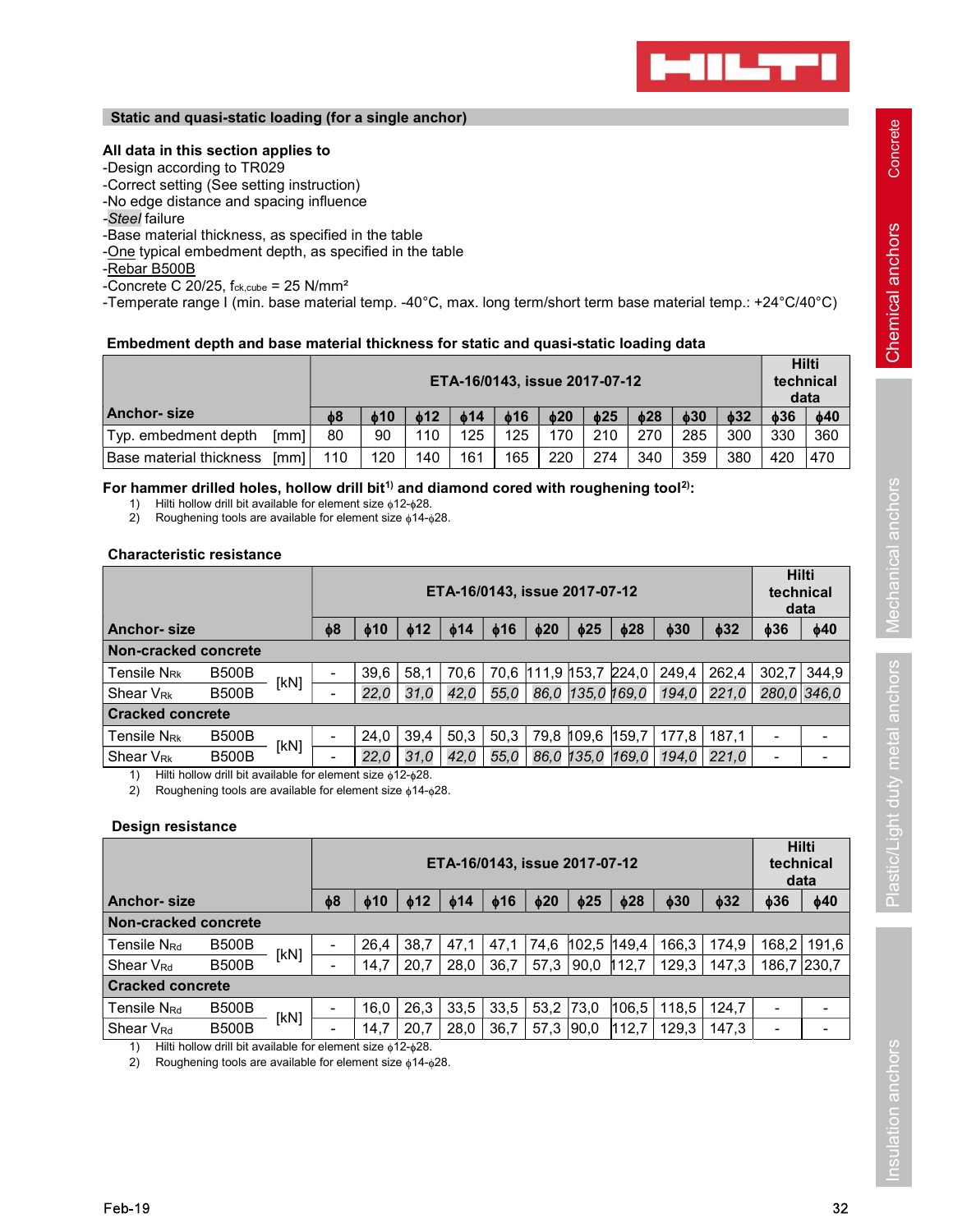

# Recommended loads<sup>3)</sup>

|                                                                                             | <b>MILTI</b>                                                                                                                                     |                |           |                        |                               |                  |           |                |           |           |                |                    |
|---------------------------------------------------------------------------------------------|--------------------------------------------------------------------------------------------------------------------------------------------------|----------------|-----------|------------------------|-------------------------------|------------------|-----------|----------------|-----------|-----------|----------------|--------------------|
|                                                                                             |                                                                                                                                                  |                |           |                        |                               |                  |           |                |           |           |                |                    |
|                                                                                             |                                                                                                                                                  |                |           |                        |                               |                  |           |                |           |           |                |                    |
|                                                                                             |                                                                                                                                                  |                |           |                        |                               |                  |           |                |           |           |                |                    |
|                                                                                             |                                                                                                                                                  |                |           |                        |                               |                  |           |                |           |           |                |                    |
|                                                                                             |                                                                                                                                                  |                |           |                        |                               |                  |           |                |           |           |                |                    |
|                                                                                             |                                                                                                                                                  |                |           |                        |                               |                  |           |                |           |           |                |                    |
|                                                                                             |                                                                                                                                                  |                |           |                        |                               |                  |           |                |           |           |                |                    |
| Recommended loads <sup>3)</sup>                                                             |                                                                                                                                                  |                |           |                        |                               |                  |           |                |           |           |                |                    |
|                                                                                             |                                                                                                                                                  |                |           |                        | ETA-16/0143, issue 2017-07-12 |                  |           |                |           |           |                | Hilti<br>technical |
|                                                                                             |                                                                                                                                                  |                |           |                        |                               |                  |           |                |           |           |                | data               |
| <b>Anchor-size</b>                                                                          |                                                                                                                                                  | $\phi$ 8       | $\phi$ 10 | $\phi$ 12<br>$\phi$ 14 | $\phi$ 16                     | $\phi$ 20        | $\phi$ 25 | $\phi$ 28      | $\phi$ 30 | $\phi$ 32 | $\phi$ 36      | $\phi$ 40          |
| Non-cracked concrete                                                                        |                                                                                                                                                  |                |           |                        |                               |                  |           |                |           |           |                |                    |
| Tensile N <sub>Rec</sub>                                                                    | <b>B500B</b><br>[KN]                                                                                                                             | $\blacksquare$ | 18,8      | 27,6<br>33,6           |                               | $33,6$ 53,3 73,2 |           | 106,7          | 115,7     | 125,0     | 120,1          | 136,9              |
| Shear V <sub>Rec</sub>                                                                      | <b>B500B</b>                                                                                                                                     | $\blacksquare$ | 10,5      | 14,8<br>20,0           | 26,2                          | 41,0 64,3        |           | $ 80,5\rangle$ | 92,4      | 105,2     |                | 133,3 164,6        |
| <b>Cracked concrete</b>                                                                     |                                                                                                                                                  |                |           |                        |                               |                  |           |                |           |           |                |                    |
| Tensile N <sub>Rec</sub>                                                                    | <b>B500B</b><br>[KN]                                                                                                                             |                | 11,4      | 18,8<br>24,0           | 24,0                          | $38,0$ 52,2      |           | 76,1           | 84,7      | 89,1      | $\blacksquare$ |                    |
| Shear V <sub>Rec</sub>                                                                      | <b>B500B</b>                                                                                                                                     |                | 10,5      | 20,0<br>14,8           |                               | $26,2$ 41,0 64,3 |           | 80,5           | 92,4      | 105,2     | $\sim$         | $\blacksquare$     |
| 1)<br>2)                                                                                    | Hilti hollow drill bit available for element size $\phi$ 12- $\phi$ 28.<br>Roughening tools are available for element size $\phi$ 14- $\phi$ 28. |                |           |                        |                               |                  |           |                |           |           |                |                    |
| 3)                                                                                          | With overall partial safety factor for action γ=1,4. The partial safety factors for action depend on the type of loading and shall be taken      |                |           |                        |                               |                  |           |                |           |           |                |                    |
|                                                                                             | from national regulations.                                                                                                                       |                |           |                        |                               |                  |           |                |           |           |                |                    |
| For diamond cored holes:                                                                    |                                                                                                                                                  |                |           |                        |                               |                  |           |                |           |           |                |                    |
|                                                                                             |                                                                                                                                                  |                |           |                        |                               |                  |           |                |           |           |                |                    |
|                                                                                             |                                                                                                                                                  |                |           |                        |                               |                  |           |                |           |           |                |                    |
|                                                                                             |                                                                                                                                                  |                |           |                        |                               |                  |           |                |           |           |                |                    |
| <b>Characteristic resistance</b>                                                            |                                                                                                                                                  |                |           |                        | ETA-16/0143, issue 2017-07-12 |                  |           |                |           |           |                |                    |
|                                                                                             |                                                                                                                                                  | $\phi$ 8       | $\phi$ 10 | $\phi$ 12              | $\phi$ 14                     | $\phi$ 16        | $\phi$ 20 |                | $\phi$ 25 | $\phi$ 28 | $\phi$ 30      | $\phi$ 32          |
|                                                                                             | <b>B500B</b>                                                                                                                                     | $\blacksquare$ | 25,4      | 37,3                   | 49,5                          | 56,5             | 96,1      |                | 148,4     | 224,0     | 249,4          | 262,4              |
|                                                                                             | [KN]<br><b>B500B</b>                                                                                                                             |                | 22,0      | 31,0                   | 42,0                          | 55,0             | 86,0      |                | 135,0     | 169,0     | 194,0          | 221,0              |
|                                                                                             |                                                                                                                                                  |                |           |                        |                               |                  |           |                |           |           |                |                    |
| <b>Anchor-size</b><br>Tensile N <sub>Rk</sub><br>Shear V <sub>Rk</sub><br>Design resistance |                                                                                                                                                  |                |           |                        |                               |                  |           |                |           |           |                |                    |
|                                                                                             |                                                                                                                                                  |                |           |                        | ETA-16/0143, issue 2017-07-12 |                  |           |                |           |           |                |                    |
| <b>Anchor-size</b>                                                                          |                                                                                                                                                  | $\phi$ 8       | $\phi$ 10 | $\phi$ 12              | $\phi$ 14                     | $\phi$ 16        | $\phi$ 20 |                | $\phi$ 25 | $\phi$ 28 | $\phi$ 30      | $\phi$ 32          |
| Tensile N <sub>Rd</sub>                                                                     | <b>B500B</b>                                                                                                                                     | $\sim$         | 14,1      | 20,7                   | 27,5                          | 26,9             | 45,8      |                | 70,7      | 106,7     | 115,7          | 125,0              |
| Shear V <sub>Rd</sub>                                                                       | [KN]<br><b>B500B</b>                                                                                                                             |                | 14,7      | 20,7                   | 28,0                          | 36,7             | 57,3      |                | 90,0      | 112,7     | 129,3          | 147,3              |
| Recommended loads <sup>a)</sup>                                                             |                                                                                                                                                  |                |           |                        |                               |                  |           |                |           |           |                |                    |

# For diamond cored holes:

# Characteristic resistance

|                                              |                                                                                                                                                                                                                                                                                                                               |                |           |              |           | 10,5   14,8   20,0   26,2   41,0   64,3   80,5 |           | 92,4      |           | 105,2   133,3   164,6    |           |
|----------------------------------------------|-------------------------------------------------------------------------------------------------------------------------------------------------------------------------------------------------------------------------------------------------------------------------------------------------------------------------------|----------------|-----------|--------------|-----------|------------------------------------------------|-----------|-----------|-----------|--------------------------|-----------|
| <b>Cracked concrete</b>                      |                                                                                                                                                                                                                                                                                                                               |                |           |              |           |                                                |           |           |           |                          |           |
| <b>Tensile NRec</b>                          | <b>B500B</b><br>[KN]                                                                                                                                                                                                                                                                                                          |                | 11,4      | 18,8<br>24,0 | 24,0      | $38,0$ 52,2                                    | 76,1      | 84,7      | 89,1      |                          |           |
| Shear V <sub>Rec</sub>                       | <b>B500B</b>                                                                                                                                                                                                                                                                                                                  |                | 10,5      |              |           | $14,8$   20,0   26,2   41,0   64,3   80,5      |           | 92,4      | 105,2     | $\overline{\phantom{0}}$ |           |
| 1)<br>2)<br>3)<br>For diamond cored holes:   | Hilti hollow drill bit available for element size $\phi$ 12- $\phi$ 28.<br>Roughening tools are available for element size $\phi$ 14- $\phi$ 28.<br>With overall partial safety factor for action y=1,4. The partial safety factors for action depend on the type of loading and shall be taken<br>from national regulations. |                |           |              |           |                                                |           |           |           |                          |           |
| <b>Characteristic resistance</b>             |                                                                                                                                                                                                                                                                                                                               |                |           |              |           |                                                |           |           |           |                          |           |
| <b>Anchor-size</b>                           |                                                                                                                                                                                                                                                                                                                               | $\phi$ 8       | $\phi$ 10 | $\phi$ 12    | $\phi$ 14 | ETA-16/0143, issue 2017-07-12<br>$\phi$ 16     | $\phi$ 20 | $\phi$ 25 | $\phi$ 28 | $\phi$ 30                | $\phi$ 32 |
| Tensile N <sub>Rk</sub>                      | <b>B500B</b>                                                                                                                                                                                                                                                                                                                  |                | 25,4      | 37,3         | 49,5      | 56,5                                           | 96,1      | 148,4     | 224,0     | 249,4                    | 262,4     |
| Shear V <sub>Rk</sub>                        | [KN]<br><b>B500B</b>                                                                                                                                                                                                                                                                                                          |                | 22,0      | 31,0         | 42,0      | 55,0                                           | 86,0      | 135,0     | 169,0     | 194,0                    | 221,0     |
| <b>Design resistance</b>                     |                                                                                                                                                                                                                                                                                                                               |                |           |              |           |                                                |           |           |           |                          |           |
|                                              |                                                                                                                                                                                                                                                                                                                               |                |           |              |           | ETA-16/0143, issue 2017-07-12                  |           |           |           |                          |           |
| <b>Anchor-size</b>                           |                                                                                                                                                                                                                                                                                                                               | $\phi$ 8       | 610       | 612          | $\phi$ 14 | $\phi$ 16                                      | $\phi$ 20 | $\phi$ 25 | $\phi$ 28 | $\phi$ 30                | $\phi$ 32 |
| Tensile N <sub>Rd</sub>                      | <b>B500B</b>                                                                                                                                                                                                                                                                                                                  | $\blacksquare$ | 14,1      | 20,7         | 27,5      | 26,9                                           | 45,8      | 70,7      | 106,7     | 115,7                    | 125,0     |
| Shear V <sub>Rd</sub>                        | [KN]<br><b>B500B</b>                                                                                                                                                                                                                                                                                                          |                | 14,7      | 20,7         | 28,0      | 36,7                                           | 57,3      | 90,0      | 112,7     | 129,3                    | 147,3     |
|                                              |                                                                                                                                                                                                                                                                                                                               |                |           |              |           |                                                |           |           |           |                          |           |
|                                              |                                                                                                                                                                                                                                                                                                                               |                |           |              |           |                                                |           |           |           |                          |           |
| Recommended loads <sup>a)</sup>              |                                                                                                                                                                                                                                                                                                                               |                |           |              |           |                                                |           |           |           |                          |           |
|                                              |                                                                                                                                                                                                                                                                                                                               | $\phi$ 8       | $\phi$ 10 | $\phi$ 12    | $\phi$ 14 | ETA-16/0143, issue 2017-07-12<br>$\phi$ 16     | $\phi$ 20 | $\phi$ 25 | $\phi$ 28 | $\phi$ 30                | $\phi$ 32 |
| <b>Tensile NRec</b>                          | <b>B500B</b>                                                                                                                                                                                                                                                                                                                  | $\blacksquare$ | 10,1      | 14,8         | 19,6      | 19,2                                           | 32,7      | 50,5      | 76,2      | 82,6                     | 89,3      |
| <b>Anchor-size</b><br>Shear V <sub>Rec</sub> | [KN]<br><b>B500B</b><br>With overall partial safety factor for action $y=1,4$ . The partial safety factors for action depend on the type of loading and shall be taken                                                                                                                                                        |                | 10,5      | 14,8         | 20,0      | 26,2                                           | 41,0      | 64,3      | 80,5      | 92,4                     | 105,2     |

# Design resistance

|                         |              |      |          |            |     |            |      | ETA-16/0143, issue 2017-07-12 |      |       |           |           |
|-------------------------|--------------|------|----------|------------|-----|------------|------|-------------------------------|------|-------|-----------|-----------|
| <b>Anchor-size</b>      |              |      | $\phi$ 8 | <b>d10</b> | ዕ12 | ዕ14        | ዕ16  | 620                           | ዕ25  | b28   | $\phi$ 30 | $\phi$ 32 |
| Tensile N <sub>Rd</sub> | <b>B500B</b> | [kN] |          | 14.        | 20, | 27E<br>. . | 26.9 | 45.8                          | 70.7 | 106,7 | 15.7      | 125.0     |
| Shear V <sub>Rd</sub>   | <b>B500B</b> |      | -        | 14.        | 20, | 28,0       | 36,7 | 57,3                          | 90,0 | 12.   | 129.3     | 147,3     |

# Recommended loads<sup>a)</sup>

|                          |                                                                                                                                                             |      |                          |           |           | ETA-16/0143, issue 2017-07-12 |           |           |           |           |           |           |
|--------------------------|-------------------------------------------------------------------------------------------------------------------------------------------------------------|------|--------------------------|-----------|-----------|-------------------------------|-----------|-----------|-----------|-----------|-----------|-----------|
| <b>Anchor-size</b>       |                                                                                                                                                             |      | $\phi$ 8                 | $\phi$ 10 | $\phi$ 12 | $\phi$ 14                     | $\phi$ 16 | $\phi$ 20 | $\phi$ 25 | $\phi$ 28 | $\phi$ 30 | $\phi$ 32 |
| Tensile N <sub>Rec</sub> | <b>B500B</b>                                                                                                                                                | [KN] | $\overline{\phantom{a}}$ | 10,1      | 14,8      | 19,6                          | 19,2      | 32,7      | 50,5      | 76,2      | 82,6      | 89,3      |
| Shear V <sub>Rec</sub>   | <b>B500B</b><br>With overall partial safety factor for action y=1,4. The partial safety factors for action depend on the type of loading and shall be taken |      | $\blacksquare$           | 10,5      | 14,8      | 20,0                          | 26,2      | 41,0      | 64,3      | 80,5      | 92,4      | 105,2     |
|                          |                                                                                                                                                             |      |                          |           |           |                               |           |           |           |           |           |           |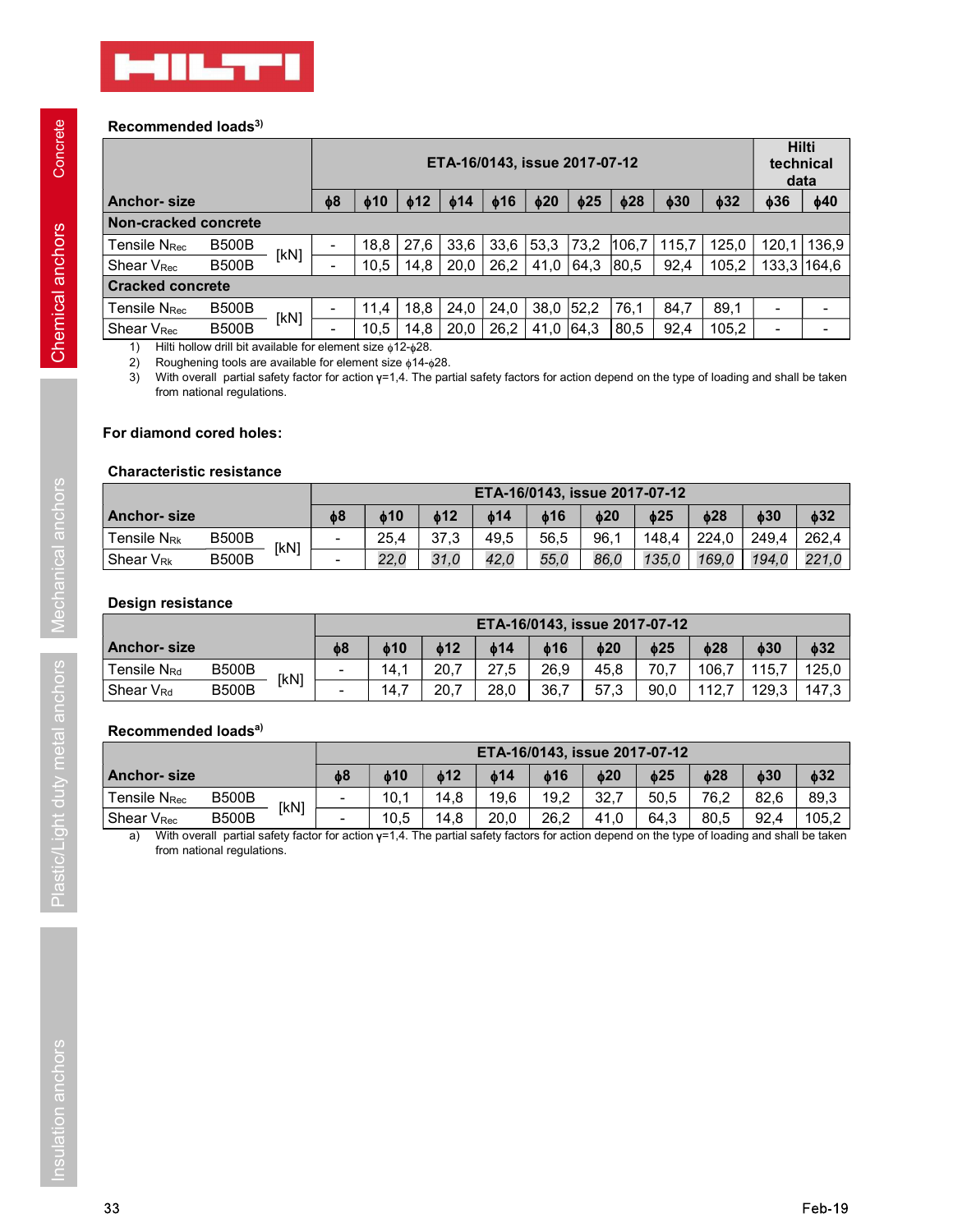

# All data in this section applies to:

- 
- 
- Seismic loading (for a single anchor)<br>All data in this section applies to:<br>- Design according to TR 045<br>- Correct setting (See setting)<br>- No edge distance and spacing influence<br>- Steel failure<br>- Minimum base material thick Seismic loading (for a single anchor)<br>All data in this section applies to:<br>- Design according to TR 045<br>- Correct setting (See setting)<br>- No edge distance and spacing influence<br>- Steel failure<br>- Minimum base material thick
- 
- 
- 
- 
- -Temperate range I

Seismic loading (for a single anchor)<br>
All data in this section applies to:<br>
- Design according to TR 045<br>
- Correct setting (See setting)<br>
- No edge distance and spacing influence<br>
- Steel failure<br>
- Concrete C 20/25, f<sub>c</sub> Seismic loading (for a single anchor)<br>
All data in this section applies to:<br>
- Design according to TR 045<br>
- Correct setting (See setting)<br>
- No edge distance and spacing influence<br>
- Steel failure<br>
- Minimum base materia Seismic loading (for a single anchor)<br>
All data in this section applies to:<br>
- Design according to TR 045<br>
- Correct setting (See setting)<br>
- Ne dege distance and spacing influence<br>
- Steel failure<br>
- Minimum base material Seismic loading (for a single anchor)<br>
All data in this section applies to:<br>
- Design according to TR 045<br>
- Correct setting (See setting)<br>
- No edge distance and spacing influence<br>
- *Steel* failure<br>
- *Minimum base mate* Seismic loading (for a single anchor)<br>
All data in this section applies to:<br>
- Design according to TR 045<br>
- Correct setting (See setting)<br>
- No edge distance and spacing influence<br>
- Steel failure<br>
- Minimum base materia - Steel failure<br>
- Minimum base material thickness<br>
- Concrete C 20/25, f<sub>ck,cube</sub> = 25 N/mm<sup>2</sup><br>
- <u>Rebar B450C</u><br>
- Temperature range I<br>
(min. base material temperature -40°C, max. long term/short term base material temper

- 
- $\alpha_{\text{gap}} = 1,0$

# For hammer drilled holes:

# Seismic loading (for a single anchor)<br>
All data in this section applies to:<br>
- Design according to TR 045<br>
- Correct setting (See setting)<br>
- No edge distance and spacing influence<br>
- Single distance and spacing influence Embedment depth and base material thickness in case of seismic performance category C2

| Seismic loading (for a single anchor)                                                                                                                                                                                                                                                                                                                                                                                                                                                                                                                                                                                               |              |      |                          |           |                          |                          |                   |                   |                   |                          |                | <b>PHILTI</b> |                          |           |
|-------------------------------------------------------------------------------------------------------------------------------------------------------------------------------------------------------------------------------------------------------------------------------------------------------------------------------------------------------------------------------------------------------------------------------------------------------------------------------------------------------------------------------------------------------------------------------------------------------------------------------------|--------------|------|--------------------------|-----------|--------------------------|--------------------------|-------------------|-------------------|-------------------|--------------------------|----------------|---------------|--------------------------|-----------|
| All data in this section applies to:<br>- Design according to TR 045<br>- Correct setting (See setting)<br>- No edge distance and spacing influence<br>- Steel failure<br>- Minimum base material thickness<br>- Concrete C 20/25, $f_{ck,cube} = 25$ N/mm <sup>2</sup><br>- Rebar B450C<br>-Temperate range I<br>(min. base material temperature -40°C, max. long term/short term base material temperature: +24°C/40°C)<br>- Installation temperature range -5°C to +40°C<br>- $\alpha_{\text{gap}} = 1,0$<br>For hammer drilled holes:<br>Embedment depth and base material thickness in case of seismic performance category C2 |              |      |                          |           |                          |                          |                   |                   |                   |                          |                |               |                          |           |
| <b>Anchor-size</b>                                                                                                                                                                                                                                                                                                                                                                                                                                                                                                                                                                                                                  |              |      | $\phi$ 8                 | $\phi$ 10 | $\phi$ 12                | $\phi$ 14                | $\phi$ 16         | $\phi$ 20         | $\phi$ 25         | $\phi$ 28                | $\phi$ 30      | $\phi$ 32     | $\phi$ 36                | $\phi$ 40 |
| Typical embedment depth                                                                                                                                                                                                                                                                                                                                                                                                                                                                                                                                                                                                             |              | [mm] | $\blacksquare$           |           | $\overline{\phantom{0}}$ | $\overline{\phantom{a}}$ | 125               | 170               | 210               | $\overline{\phantom{a}}$ | $\blacksquare$ |               |                          |           |
| Base material thickness                                                                                                                                                                                                                                                                                                                                                                                                                                                                                                                                                                                                             |              | [mm] | $\overline{\phantom{0}}$ |           | $\blacksquare$           | $\blacksquare$           | 165               | 220               | 274               |                          |                |               | $\overline{\phantom{0}}$ |           |
|                                                                                                                                                                                                                                                                                                                                                                                                                                                                                                                                                                                                                                     |              |      |                          |           |                          |                          |                   |                   |                   |                          |                |               |                          |           |
| Characteristic resistance in case of seismic performance category C2 <sup>1)</sup>                                                                                                                                                                                                                                                                                                                                                                                                                                                                                                                                                  |              |      |                          |           |                          |                          |                   |                   |                   |                          |                |               |                          |           |
| <b>Anchor-size</b><br>Tensile N <sub>Rk, seis</sub>                                                                                                                                                                                                                                                                                                                                                                                                                                                                                                                                                                                 | <b>B450C</b> | [KN] | $\phi$ 8                 | $\phi$ 10 | $\phi$ 12                | $\phi$ 14                | $\phi$ 16<br>24,5 | $\phi$ 20<br>45,9 | $\phi$ 25<br>57,7 | $\phi$ 28                | $\phi$ 30      | $\phi$ 32     | $\phi$ 36                | $\phi$ 40 |

# Characteristic resistance in case of seismic performance category C21)

| All data in this section applies to:<br>Design according to TR 045<br>Correct setting (See setting)<br>No edge distance and spacing influence<br>Steel failure<br>Minimum base material thickness<br>Concrete C 20/25, $f_{ck,cube} = 25$ N/mm <sup>2</sup><br>Rebar B450C<br>-Temperate range I<br>(min. base material temperature -40°C, max. long term/short term base material temperature: +24°C/40°C)<br>- Installation temperature range -5°C to +40°C<br>$\alpha_{\text{gap}} = 1,0$ |                          |                          |                          |                |           |           |           |                          |                |                              |                          |                |
|----------------------------------------------------------------------------------------------------------------------------------------------------------------------------------------------------------------------------------------------------------------------------------------------------------------------------------------------------------------------------------------------------------------------------------------------------------------------------------------------|--------------------------|--------------------------|--------------------------|----------------|-----------|-----------|-----------|--------------------------|----------------|------------------------------|--------------------------|----------------|
| For hammer drilled holes:<br>Embedment depth and base material thickness in case of seismic performance category C2                                                                                                                                                                                                                                                                                                                                                                          |                          |                          |                          |                |           |           |           |                          |                |                              |                          |                |
| <b>Anchor-</b> size                                                                                                                                                                                                                                                                                                                                                                                                                                                                          | $\phi$ 8                 | $\phi$ 10                | $\phi$ 12                | $\phi$ 14      | $\phi$ 16 | $\phi$ 20 | $\phi$ 25 | $\phi$ 28                | $\phi$ 30      | $\phi$ 32                    | $\phi$ 36                | $\phi$ 40      |
| Typical embedment depth [mm]                                                                                                                                                                                                                                                                                                                                                                                                                                                                 |                          |                          | $\blacksquare$           |                | 125       | 170       | 210       | $\overline{\phantom{a}}$ |                | $\blacksquare$               |                          |                |
| Base material thickness<br>[mm]                                                                                                                                                                                                                                                                                                                                                                                                                                                              |                          |                          | $\blacksquare$           | $\blacksquare$ | 165       | 220       | 274       | $\blacksquare$           | $\mathbf{r}$   | $\blacksquare$               | $\overline{\phantom{a}}$ | $\blacksquare$ |
|                                                                                                                                                                                                                                                                                                                                                                                                                                                                                              |                          |                          |                          |                |           |           |           |                          |                |                              |                          |                |
| Characteristic resistance in case of seismic performance category C2 <sup>1)</sup>                                                                                                                                                                                                                                                                                                                                                                                                           |                          |                          |                          |                |           |           |           |                          |                |                              |                          |                |
| <b>Anchor-size</b>                                                                                                                                                                                                                                                                                                                                                                                                                                                                           | $\phi$ 8                 | $\phi$ 10                | $\phi$ 12                | $\phi$ 14      | $\phi$ 16 | $\phi$ 20 | $\phi$ 25 | $\phi$ 28                | $\phi$ 30      | $\phi$ 32                    | $\phi$ 36                | $\phi$ 40      |
| <b>B450C</b><br>[kN]<br>Tensile NRk, seis                                                                                                                                                                                                                                                                                                                                                                                                                                                    |                          |                          | $\overline{\phantom{a}}$ |                | 24,5      | 45,9      | 57,7      |                          |                |                              |                          |                |
| <b>B450C</b><br>[kN]<br>Shear V <sub>Rk, seis</sub>                                                                                                                                                                                                                                                                                                                                                                                                                                          | $\blacksquare$           |                          |                          |                | 16,7      | 29,7      | 40,7      |                          | $\blacksquare$ |                              |                          |                |
| Hilti technical data.<br>1)                                                                                                                                                                                                                                                                                                                                                                                                                                                                  |                          |                          |                          |                |           |           |           |                          |                |                              |                          |                |
| Design resistance in case of seismic performance category C2 <sup>1)</sup>                                                                                                                                                                                                                                                                                                                                                                                                                   |                          |                          |                          |                |           |           |           |                          |                |                              |                          |                |
| <b>Anchor-size</b>                                                                                                                                                                                                                                                                                                                                                                                                                                                                           | $\phi$ 8                 | $\phi$ 10                | $\phi$ 12                | $\phi$ 14      | $\phi$ 16 | $\phi$ 20 | $\phi$ 25 | $\phi$ 28                | $\phi$ 30      | $\phi$ 32                    | $\phi$ 36                | $\phi$ 40      |
| <b>B450C</b><br>[kN]<br>Tensile N <sub>Rd. seis</sub>                                                                                                                                                                                                                                                                                                                                                                                                                                        | $\blacksquare$           | $\overline{\phantom{a}}$ | $\overline{\phantom{a}}$ |                | 16,3      | 30,6      | 38,5      | $\blacksquare$           | $\sim$         | ٠                            | $\overline{a}$           |                |
| <b>B450C</b><br>[kN]<br>Shear V <sub>Rd, seis</sub>                                                                                                                                                                                                                                                                                                                                                                                                                                          |                          |                          |                          |                | 13,3      | 23,7      | 32,5      |                          |                |                              |                          |                |
| Hilti technical data.<br>1)<br>For hammer drilled holes, hollow drill bit <sup>2)</sup> and diamond cored with roughening tool <sup>3)</sup> :                                                                                                                                                                                                                                                                                                                                               |                          |                          |                          |                |           |           |           |                          |                |                              |                          |                |
| Embedment depth and base material thickness in case of seismic performance category C1                                                                                                                                                                                                                                                                                                                                                                                                       |                          |                          |                          |                |           |           |           |                          |                |                              |                          |                |
| <b>Anchor-size</b>                                                                                                                                                                                                                                                                                                                                                                                                                                                                           | $\phi$ 8                 | $\phi$ 10                | $\phi$ 12                | $\phi$ 14      | $\phi$ 16 | $\phi$ 20 | $\phi$ 25 | $\phi$ 28                | $\phi$ 30      | $\phi$ 32                    | $\phi$ 36                | $\phi$ 40      |
| Typical embedment depth [mm]                                                                                                                                                                                                                                                                                                                                                                                                                                                                 |                          | 90                       | 110                      | 125            | 125       | 170       | 210       | 270                      | 285            | 300                          |                          | $\blacksquare$ |
| Base material thickness<br>[mm]                                                                                                                                                                                                                                                                                                                                                                                                                                                              |                          | 120                      | 140                      | 161            | 165       | 220       | 274       | 340                      | 359            | 380                          |                          |                |
| Characteristic resistance in case of seismic performance category C1                                                                                                                                                                                                                                                                                                                                                                                                                         |                          |                          |                          |                |           |           |           |                          |                |                              |                          |                |
| <b>Anchor-size</b>                                                                                                                                                                                                                                                                                                                                                                                                                                                                           | $\phi$ 8                 | $\phi$ 10                | $\phi$ 12                | $\phi$ 14      | $\phi$ 16 | $\phi$ 20 | $\phi$ 25 | $\phi$ 28                | $\phi$ 30      | $\phi$ 32                    | $\phi$ 36                | $\phi$ 40      |
| <b>B500B</b><br>Tensile N <sub>Rk, seis</sub><br>[kN]                                                                                                                                                                                                                                                                                                                                                                                                                                        | $\overline{\phantom{a}}$ | 22,6                     | 35,3                     | 42,8           | 42,8      | 67,8      |           | $93,1$ 135,8 151,1       |                | 159,0                        |                          | -              |
| <b>B500B</b><br>Shear V <sub>Rk, seis</sub><br>Hilti hollow drill bit available for element size \$12-\$28.<br>1)<br>Roughening tools are available for element size $\phi$ 14- $\phi$ 28.<br>2)                                                                                                                                                                                                                                                                                             |                          | 22,0                     | 31,0                     | 42,0           | 55,0      |           |           |                          |                | 86,0 135,0 169,0 194,0 221,0 |                          | -              |

# Design resistance in case of seismic performance category C21)

| <b>Anchor-size</b>          |              |             | 08                       | $\phi$ 10 | $\phi$ 12 | b14 | b16  | b20  | b25  | b28 | ф30 | b32 | ф36 | 640 |
|-----------------------------|--------------|-------------|--------------------------|-----------|-----------|-----|------|------|------|-----|-----|-----|-----|-----|
| Г <b>ensile N</b> rd. seis  | <b>B450C</b> | <b>IkN1</b> | -                        | -         |           | -   | 16.3 | 30.6 | 38.5 | -   | -   |     | -   | -   |
| Shear V <sub>Rd, seis</sub> | <b>B450C</b> | <b>IkN1</b> | $\overline{\phantom{a}}$ |           | -         | -   | 13,3 | 23.7 | 32.5 | -   | -   |     | -   | -   |

# For hammer drilled holes, hollow drill bit<sup>2</sup> and diamond cored with roughening tool<sup>3)</sup>:

| <b>Anchor-size</b>              | φ8 | $\phi$ 10 | $\phi$ 12 | $\phi$ 14 | $\phi$ 16 | 620 | $\phi$ 25 | b28 | b30 | $\phi$ 32 | <b>b36</b>               | $\phi$ 40 |
|---------------------------------|----|-----------|-----------|-----------|-----------|-----|-----------|-----|-----|-----------|--------------------------|-----------|
| Typical embedment depth<br>[mm] |    | 90        | 110       | 125       | 125       | 170 | 210       | 270 | 285 | 300       | -                        |           |
| Base material thickness<br>[mm] |    | 120       | 140       | 161       | 165       | 220 | 274       | 340 | 359 | 380       | $\overline{\phantom{a}}$ | -         |

| <b>ANCHOL</b> SIZE                                                                                             |                                                                       |      | Φŏ             | 01V            | 01Z            | 014            | $\mathbf{0}$<br>10 | O∠U       | ⊕∠ວ       | Φ∠ŏ                    | <b>03U</b>     | Q3Z                          | Q30            | <b>φ4υ</b>     |
|----------------------------------------------------------------------------------------------------------------|-----------------------------------------------------------------------|------|----------------|----------------|----------------|----------------|--------------------|-----------|-----------|------------------------|----------------|------------------------------|----------------|----------------|
| Tensile N <sub>Rk. seis</sub>                                                                                  | <b>B450C</b>                                                          | [kN] | $\blacksquare$ |                |                |                | 24,5               | 45,9      | 57,7      | $\overline{a}$         |                |                              |                |                |
| Shear VRk, seis                                                                                                | <b>B450C</b>                                                          | [kN] |                |                |                |                | 16,7               | 29,7      | 40,7      |                        |                |                              |                |                |
| Hilti technical data.<br>1)                                                                                    |                                                                       |      |                |                |                |                |                    |           |           |                        |                |                              |                |                |
| Design resistance in case of seismic performance category C2 <sup>1)</sup>                                     |                                                                       |      |                |                |                |                |                    |           |           |                        |                |                              |                |                |
|                                                                                                                |                                                                       |      |                |                |                |                |                    |           |           |                        |                |                              |                |                |
| <b>Anchor-size</b>                                                                                             |                                                                       |      | $\phi$ 8       | $\phi$ 10      | $\phi$ 12      | $\phi$ 14      | $\phi$ 16          | $\phi$ 20 | $\phi$ 25 | $\phi$ 28              | $\phi$ 30      | $\phi$ 32                    | $\phi$ 36      | $\phi$ 40      |
| Tensile N <sub>Rd. seis</sub>                                                                                  | <b>B450C</b>                                                          | [kN] | $\sim$         | $\blacksquare$ | $\blacksquare$ | $\blacksquare$ | 16,3               | 30,6      | 38,5      | $\blacksquare$         | $\blacksquare$ | $\blacksquare$               | $\blacksquare$ |                |
| Shear V <sub>Rd, seis</sub>                                                                                    | <b>B450C</b>                                                          | [kN] |                |                |                |                | 13,3               | 23,7      | 32,5      |                        |                |                              |                |                |
| Hilti technical data.<br>1)                                                                                    |                                                                       |      |                |                |                |                |                    |           |           |                        |                |                              |                |                |
| For hammer drilled holes, hollow drill bit <sup>2</sup> and diamond cored with roughening tool <sup>3)</sup> : |                                                                       |      |                |                |                |                |                    |           |           |                        |                |                              |                |                |
| Embedment depth and base material thickness in case of seismic performance category C1<br><b>Anchor-size</b>   |                                                                       |      | $\phi$ 8       | $\phi$ 10      | $\phi$ 12      | $\phi$ 14      | 016                | 620       | $\phi$ 25 | $\phi$ 28              | $\phi$ 30      | $\phi$ 32                    | $\phi$ 36      | $\phi$ 40      |
| Typical embedment depth [mm]                                                                                   |                                                                       |      |                | 90             | 110            | 125            | 125                | 170       | 210       | 270                    | 285            | 300                          | $\overline{a}$ |                |
| <b>Base material thickness</b>                                                                                 |                                                                       | [mm] |                | 120            | 140            | 161            | 165                | 220       | 274       | 340                    | 359            | 380                          | $\blacksquare$ |                |
|                                                                                                                |                                                                       |      |                |                |                |                |                    |           |           |                        |                |                              |                |                |
| Characteristic resistance in case of seismic performance category C1                                           |                                                                       |      |                |                |                |                |                    |           |           |                        |                |                              |                |                |
| Anchor- size                                                                                                   |                                                                       |      | $\phi$ 8       | 610            | $\phi$ 12      | $\phi$ 14      | $\phi$ 16          | $\phi$ 20 | $\phi$ 25 | $\phi$ 28              | $\phi$ 30      | $\phi$ 32                    | $\phi$ 36      | $\phi$ 40      |
| Tensile N <sub>Rk. seis</sub>                                                                                  | <b>B500B</b>                                                          |      | $\sim$         | 22,6           | 35,3           | 42,8           | 42,8               | 67,8      | 93,1      | $135,8$ 151,1          |                | 159,0                        |                |                |
| Shear V <sub>Rk, seis</sub>                                                                                    | <b>B500B</b>                                                          | [kN] |                | 22,0           | 31,0           | 42,0           | 55,0               |           |           |                        |                | 86,0 135,0 169,0 194,0 221,0 |                | $\blacksquare$ |
| $\left( \begin{matrix} 1 \end{matrix} \right)$                                                                 | Hilti hollow drill bit available for element size \$12-\$28.          |      |                |                |                |                |                    |           |           |                        |                |                              |                |                |
| 2)                                                                                                             | Roughening tools are available for element size $\phi$ 14- $\phi$ 28. |      |                |                |                |                |                    |           |           |                        |                |                              |                |                |
| Design resistance in case of seismic performance category C1                                                   |                                                                       |      |                |                |                |                |                    |           |           |                        |                |                              |                |                |
| <b>Anchor-size</b>                                                                                             |                                                                       |      | $\phi$ 8       | $\phi$ 10      | $\phi$ 12      | $\phi$ 14      | $\phi$ 16          | $\phi$ 20 | $\phi$ 25 | $\phi$ 28              | $\phi$ 30      | $\phi$ 32                    | $\phi$ 36      | $\phi$ 40      |
| Tensile N <sub>Rd, seis</sub>                                                                                  | <b>B500B</b>                                                          |      | $\blacksquare$ | 15,1           | 23,5           | 28,5           | 28,5               | 45,2      | 62,1      |                        | $90,5$ 100,7   | 106,0                        |                |                |
| Shear V <sub>Rd, seis</sub>                                                                                    | <b>B500B</b>                                                          | [kN] |                | 14,7           | 20,7           | 28,0           | 36,7               | 57,3      |           | 90,0 112,7 129,3 147,3 |                |                              |                |                |
| 2)                                                                                                             | Hilti hollow drill bit available for element size \$12-\$28.          |      |                |                |                |                |                    |           |           |                        |                |                              |                |                |
| 3)                                                                                                             | Roughening tools are available for element size $\phi$ 14- $\phi$ 28. |      |                |                |                |                |                    |           |           |                        |                |                              |                |                |
|                                                                                                                |                                                                       |      |                |                |                |                |                    |           |           |                        |                |                              |                |                |
|                                                                                                                |                                                                       |      |                |                |                |                |                    |           |           |                        |                |                              |                |                |
| Feb-19                                                                                                         |                                                                       |      |                |                |                |                |                    |           |           |                        |                |                              |                | 34             |
|                                                                                                                |                                                                       |      |                |                |                |                |                    |           |           |                        |                |                              |                |                |

| <b>Anchor-size</b>             |              |      | 68 | ዕ10  | $\phi$ 12 | ዕ14  | $\phi$ 16 | $\phi$ 20 | $\phi$ 25 | $\phi$ 28 | $\phi$ 30 | b32               | $\phi$ 3 $\epsilon$ | 040                      |
|--------------------------------|--------------|------|----|------|-----------|------|-----------|-----------|-----------|-----------|-----------|-------------------|---------------------|--------------------------|
| Tensile N <sub>Rd. seis</sub>  | <b>B500B</b> | [kN] |    |      | 23.5      | 28.5 | 28,5      | 45.2      | 62.1      | 90.5      | 100.7     | 106.0             | -                   | $\overline{\phantom{a}}$ |
| Shear<br>V <sub>Rd.</sub> seis | <b>B500B</b> |      |    | 14.7 | 20.7      | 28.0 | 36.7<br>- | 57.3      | 90,0      | 112.7     |           | ั I129.3 I147.3 เ |                     | -                        |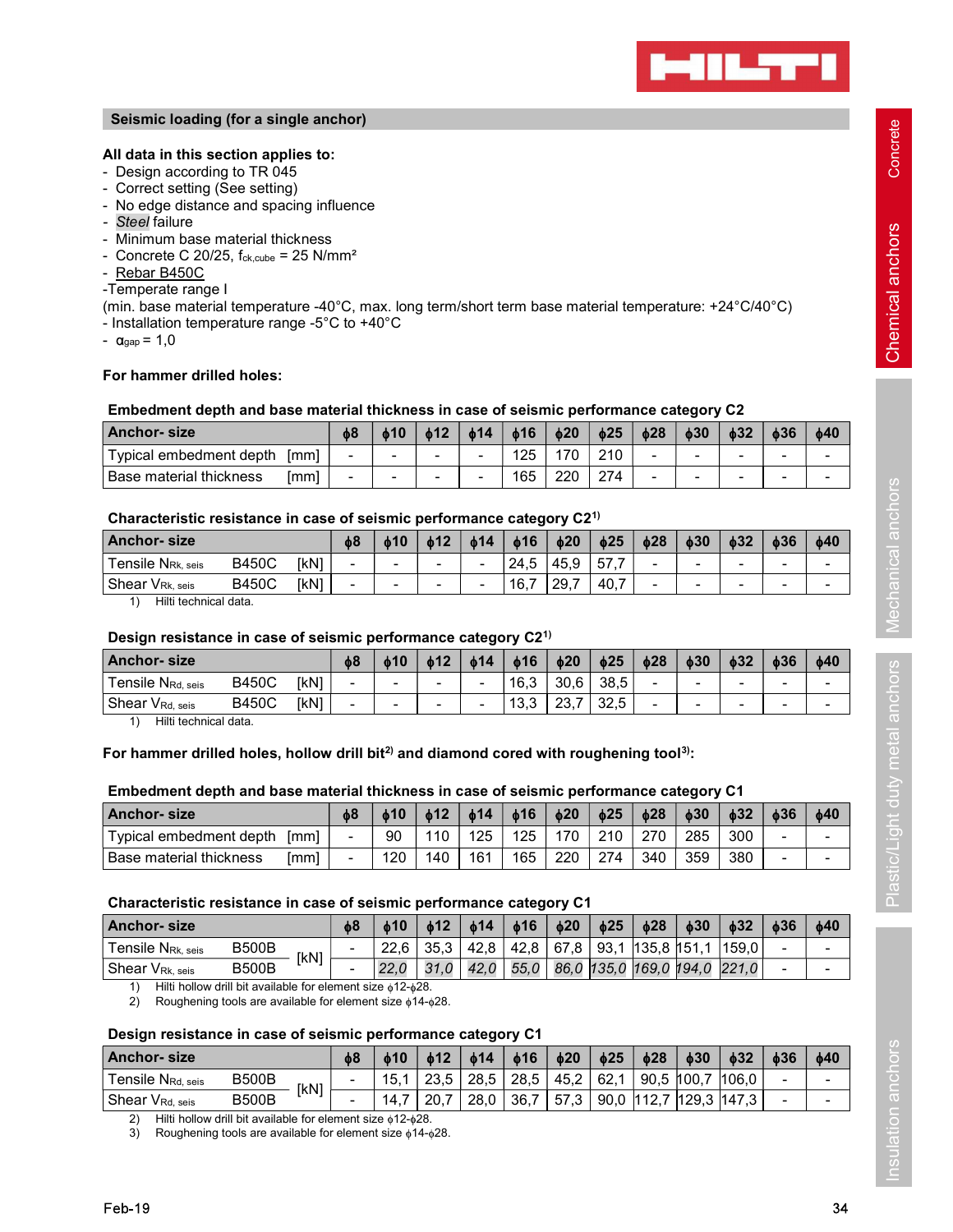

# **Materials**

# Mechanical properties

| <b>MILTI</b>                                                                                                |                              |                    |                                 |                                                               |                          |                       |                                             |                   |            |               |                                                                             |               |                                              |               |
|-------------------------------------------------------------------------------------------------------------|------------------------------|--------------------|---------------------------------|---------------------------------------------------------------|--------------------------|-----------------------|---------------------------------------------|-------------------|------------|---------------|-----------------------------------------------------------------------------|---------------|----------------------------------------------|---------------|
|                                                                                                             |                              |                    |                                 |                                                               |                          |                       |                                             |                   |            |               |                                                                             |               |                                              |               |
|                                                                                                             |                              |                    |                                 |                                                               |                          |                       |                                             |                   |            |               |                                                                             |               |                                              |               |
|                                                                                                             |                              |                    |                                 |                                                               |                          |                       |                                             |                   |            |               |                                                                             |               |                                              |               |
|                                                                                                             |                              |                    |                                 |                                                               |                          |                       |                                             |                   |            |               |                                                                             |               |                                              |               |
| <b>Materials</b>                                                                                            |                              |                    |                                 |                                                               |                          |                       |                                             |                   |            |               |                                                                             |               |                                              |               |
| <b>Mechanical properties</b>                                                                                |                              |                    |                                 |                                                               |                          |                       |                                             |                   |            |               |                                                                             |               |                                              |               |
| <b>Anchor size</b>                                                                                          |                              |                    | $\phi$ 8                        | $\phi$ 10                                                     | $\phi$ 12                | $\phi$ 14             | $\phi$ 16                                   | $\phi$ 20         | $\phi$ 25  | $\phi$ 28     | $\phi$ 30                                                                   | $\phi$ 32     | $\phi$ 36                                    | $\phi$ 40     |
| Nominal tensile                                                                                             | <b>B500B</b>                 | $-[N/mm^2]$        | 550                             | 550                                                           | 550                      | 550                   | 550                                         | 550               | 550        | 550           | 550                                                                         | 550           | 550                                          | 550           |
| strength fuk                                                                                                | <b>B450C</b>                 |                    |                                 | $\sim$                                                        | $\overline{\phantom{a}}$ | $\sim$                | 518                                         | 518               | 518        | $\sim$        | $\overline{\phantom{a}}$                                                    | $\sim$        | $\sim$                                       | $\sim$        |
| Yield strength<br>fyk                                                                                       | <b>B500B</b><br><b>B450C</b> | $[N/mm^2]$         | 500<br>$\overline{\phantom{a}}$ | 500<br>$\sim$                                                 | 500<br>$\blacksquare$    | 500<br>$\blacksquare$ | 500<br>450                                  | 500<br>450        | 500<br>450 | 500<br>$\sim$ | 500<br>$\blacksquare$                                                       | 500<br>$\sim$ | 500<br>$\blacksquare$                        | 500<br>$\sim$ |
| Stressed cross-                                                                                             | <b>B500B</b>                 |                    | 50,3                            | 78,5                                                          | $113,1$ 153,9            |                       |                                             |                   |            |               | 201,1 314,2 490,9  615,8 706,9  804,2 1018                                  |               |                                              | 1257          |
| section A <sub>s</sub>                                                                                      | <b>B450C</b>                 | [mm <sup>2</sup> ] |                                 |                                                               | $\overline{\phantom{a}}$ | $\blacksquare$        |                                             | 201,1 314,2 490,9 |            | $\sim$        |                                                                             |               |                                              |               |
| Moment of                                                                                                   | <b>B500B</b>                 | [mm <sup>3</sup> ] | 50,3                            | 98,2                                                          |                          |                       | 169,6 269,4 402,1 785,4 1534 2155           |                   |            |               |                                                                             | 2650 3217     | 4580 6283                                    |               |
| resistance W                                                                                                | <b>B450C</b>                 |                    |                                 | $\sim$                                                        | $\overline{\phantom{a}}$ | $\sim$                |                                             | 402,1 785,4 1534  |            | $\sim$        | $\blacksquare$                                                              | $\sim$        | $\sim$                                       | $\sim$        |
| <b>Material quality</b>                                                                                     |                              |                    |                                 |                                                               |                          |                       |                                             |                   |            |               |                                                                             |               |                                              |               |
| Part                                                                                                        |                              |                    | <b>Material</b>                 |                                                               |                          |                       |                                             |                   |            |               |                                                                             |               |                                              |               |
| Rebar<br>EN 1992-1-1:2004 and AC:2010                                                                       |                              |                    |                                 | of EN 1992-1-1/ NA:2013<br>$f_{uk} = f_{tk} = k \cdot f_{yk}$ |                          |                       |                                             |                   |            |               | Bars and de-coiled rods class B or C with fyk and k according to NDP or NCL |               |                                              |               |
| <b>Setting information</b>                                                                                  |                              |                    |                                 |                                                               |                          |                       |                                             |                   |            |               |                                                                             |               |                                              |               |
| Installation temperature range:                                                                             |                              |                    |                                 |                                                               |                          |                       |                                             |                   |            |               |                                                                             |               |                                              |               |
| -5°C to +40°C                                                                                               |                              |                    |                                 |                                                               |                          |                       |                                             |                   |            |               |                                                                             |               |                                              |               |
| Service temperature range                                                                                   |                              |                    |                                 |                                                               |                          |                       |                                             |                   |            |               |                                                                             |               |                                              |               |
| Hilti HIT-RE 500 V3 injection mortar may be applied in the temperature ranges given below. An elevated base |                              |                    |                                 |                                                               |                          |                       |                                             |                   |            |               |                                                                             |               |                                              |               |
| material temperature may lead to a reduction of the design bond resistance.                                 |                              |                    |                                 |                                                               |                          |                       |                                             |                   |            |               |                                                                             |               |                                              |               |
| <b>Temperature range</b>                                                                                    |                              |                    |                                 | <b>Base material</b><br>temperature                           |                          |                       | Max. long term base<br>material temperature |                   |            |               |                                                                             |               | Max. short term base<br>material temperature |               |
|                                                                                                             |                              |                    |                                 | -40 °C to + 40 °C                                             |                          |                       |                                             | $+24 °C$          |            |               |                                                                             | $+40 °C$      |                                              |               |
| Temperature range I                                                                                         | Temperature range II         |                    | -40 °C to + 70 °C               |                                                               |                          |                       | $+43 °C$                                    |                   |            |               |                                                                             | $+70 °C$      |                                              |               |

# Material quality

| <b>Part</b>                           | <b>Material</b>                                                                                                                                                |
|---------------------------------------|----------------------------------------------------------------------------------------------------------------------------------------------------------------|
| Rebar<br>EN 1992-1-1:2004 and AC:2010 | Bars and de-coiled rods class B or C with $f_{yk}$ and k according to NDP or NCL<br><sup>1</sup> of EN 1992-1-1/ NA:2013<br>$f_{uk} = f_{tk} = k \cdot f_{vk}$ |

# Setting information

# Installation temperature range:

# Service temperature range

| 169,6 269,4 402,1 785,4 1534 2155<br>2650 3217<br>98,2<br>4580<br><b>B500B</b><br>50,3<br>$\text{[mm}^3$<br><b>B450C</b><br>402,1 785,4 1534<br><b>Material</b><br>of EN 1992-1-1/ NA:2013<br>$f_{uk} = f_{tk} = k \cdot f_{vk}$ | 6283<br>Bars and de-coiled rods class B or C with f <sub>yk</sub> and k according to NDP or NCL<br><b>Base material</b><br>Max. long term base<br>Max, short term base<br>material temperature<br>material temperature<br>temperature<br>-40 °C to + 40 °C<br>$+24$ °C<br>$+40 °C$<br>-40 °C to + 70 °C<br>$+43 °C$<br>$+70 °C$                                                                                                                                                                                                                                                                                                                                                                                                                                                                                                            | section As                   | $\mathbf{I}$<br><b>B450C</b> |  |  |  | 201,1314,2490,9 |  |  |  |
|----------------------------------------------------------------------------------------------------------------------------------------------------------------------------------------------------------------------------------|--------------------------------------------------------------------------------------------------------------------------------------------------------------------------------------------------------------------------------------------------------------------------------------------------------------------------------------------------------------------------------------------------------------------------------------------------------------------------------------------------------------------------------------------------------------------------------------------------------------------------------------------------------------------------------------------------------------------------------------------------------------------------------------------------------------------------------------------|------------------------------|------------------------------|--|--|--|-----------------|--|--|--|
|                                                                                                                                                                                                                                  | resistance W<br><b>Material quality</b><br>Part<br>Rebar<br>EN 1992-1-1:2004 and AC:2010<br><b>Setting information</b><br>Installation temperature range:<br>$-5^{\circ}$ C to $+40^{\circ}$ C<br>Service temperature range<br>Hilti HIT-RE 500 V3 injection mortar may be applied in the temperature ranges given below. An elevated base<br>material temperature may lead to a reduction of the design bond resistance.<br><b>Temperature range</b><br>Temperature range I<br>Temperature range II<br>Max. short term base material temperature<br>Short term elevated base material temperatures are those that occur over brief intervals, e.g. as a result of diurnal<br>cycling.<br>Max. long term base material temperature<br>Long term elevated base material temperatures are roughly constant over significant periods of time. | Moment of                    |                              |  |  |  |                 |  |  |  |
|                                                                                                                                                                                                                                  |                                                                                                                                                                                                                                                                                                                                                                                                                                                                                                                                                                                                                                                                                                                                                                                                                                            |                              |                              |  |  |  |                 |  |  |  |
|                                                                                                                                                                                                                                  |                                                                                                                                                                                                                                                                                                                                                                                                                                                                                                                                                                                                                                                                                                                                                                                                                                            |                              |                              |  |  |  |                 |  |  |  |
|                                                                                                                                                                                                                                  |                                                                                                                                                                                                                                                                                                                                                                                                                                                                                                                                                                                                                                                                                                                                                                                                                                            |                              |                              |  |  |  |                 |  |  |  |
|                                                                                                                                                                                                                                  |                                                                                                                                                                                                                                                                                                                                                                                                                                                                                                                                                                                                                                                                                                                                                                                                                                            |                              |                              |  |  |  |                 |  |  |  |
|                                                                                                                                                                                                                                  |                                                                                                                                                                                                                                                                                                                                                                                                                                                                                                                                                                                                                                                                                                                                                                                                                                            |                              |                              |  |  |  |                 |  |  |  |
|                                                                                                                                                                                                                                  |                                                                                                                                                                                                                                                                                                                                                                                                                                                                                                                                                                                                                                                                                                                                                                                                                                            |                              |                              |  |  |  |                 |  |  |  |
|                                                                                                                                                                                                                                  |                                                                                                                                                                                                                                                                                                                                                                                                                                                                                                                                                                                                                                                                                                                                                                                                                                            |                              |                              |  |  |  |                 |  |  |  |
|                                                                                                                                                                                                                                  |                                                                                                                                                                                                                                                                                                                                                                                                                                                                                                                                                                                                                                                                                                                                                                                                                                            |                              |                              |  |  |  |                 |  |  |  |
|                                                                                                                                                                                                                                  |                                                                                                                                                                                                                                                                                                                                                                                                                                                                                                                                                                                                                                                                                                                                                                                                                                            |                              |                              |  |  |  |                 |  |  |  |
| <b>Temperature</b><br>Max. working time in which rebar<br>of the<br>can be inserted and adjusted tgel<br>be fully loaded $t_{\text{cure}}$ <sup>1)</sup><br>base material                                                        | Min. curing time before rebar can                                                                                                                                                                                                                                                                                                                                                                                                                                                                                                                                                                                                                                                                                                                                                                                                          | Working time and curing time |                              |  |  |  |                 |  |  |  |

# Max. short term base material temperature

# Working time and curing time

| material temperature may lead to a reduction of the design bond resistance. |                                     |                                                                       | Hilti HIT-RE 500 V3 injection mortar may be applied in the temperature ranges given below. An elevated base |  |
|-----------------------------------------------------------------------------|-------------------------------------|-----------------------------------------------------------------------|-------------------------------------------------------------------------------------------------------------|--|
| <b>Temperature range</b>                                                    | <b>Base material</b><br>temperature | Max. long term base<br>material temperature                           | Max. short term base<br>material temperature                                                                |  |
| Temperature range I                                                         | -40 °C to + 40 °C                   | $+24$ °C                                                              | $+40 °C$                                                                                                    |  |
| Temperature range II                                                        | -40 °C to + 70 °C                   | $+43$ °C                                                              | +70 °C                                                                                                      |  |
| <b>Temperature</b><br>of the<br>base material                               |                                     | Max. working time in which rebar<br>can be inserted and adjusted tgel | Min. curing time before rebar can<br>be fully loaded t <sub>cure</sub> <sup>1)</sup>                        |  |
| $-5 °C \le T_{BM} < -1 °C$                                                  |                                     | 2 <sub>h</sub>                                                        | 168 h                                                                                                       |  |
|                                                                             |                                     | 2 <sub>h</sub>                                                        | 48 h                                                                                                        |  |
| $0 °C \leq T_{BM} < 4 °C$                                                   |                                     |                                                                       |                                                                                                             |  |
| $5 °C \leq T_{BM} < 9 °C$                                                   |                                     | 2 <sub>h</sub>                                                        | 24 h                                                                                                        |  |
| 10 °C $\le$ T <sub>BM</sub> $<$ 14 °C                                       |                                     | 1,5h                                                                  | 16h                                                                                                         |  |
| 15 °C $\le$ T <sub>BM</sub> $\lt$ 19 °C                                     |                                     | 1 <sub>h</sub>                                                        | 12 <sub>h</sub>                                                                                             |  |
| 20 °C $\leq$ T <sub>BM</sub> $\lt$ 24 °C                                    |                                     | 30 min                                                                | 7 <sub>h</sub>                                                                                              |  |
| $25 °C \leq T_{BM} < 29 °C$                                                 |                                     | 20 min                                                                | 6 h                                                                                                         |  |
| 30 °C $\le$ T <sub>BM</sub> $\lt$ 34 °C                                     |                                     | $15 \text{ min}$                                                      | 5h                                                                                                          |  |
| 35 °C $\leq$ T <sub>BM</sub> $\lt$ 39 °C<br>$T_{BM}$ = 40 °C                |                                     | $12 \text{ min}$<br>$10 \text{ min}$                                  | 4,5h<br>4 h                                                                                                 |  |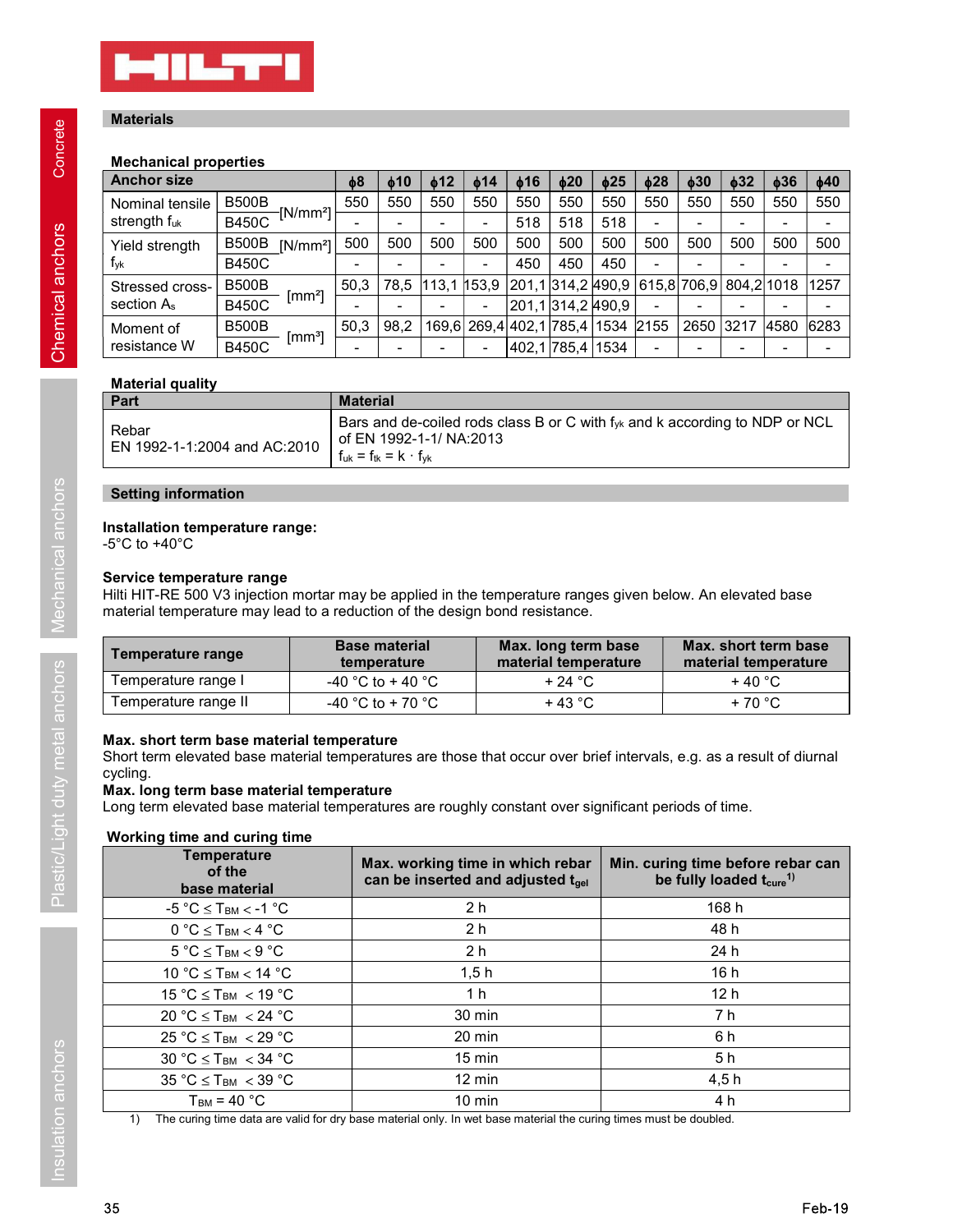

# Installation equipment

|                                                                                                                                                                      |          |           |           |                            |                               |                                                                                         |           |           | <b>MILTY!</b>  |             |           |                              |
|----------------------------------------------------------------------------------------------------------------------------------------------------------------------|----------|-----------|-----------|----------------------------|-------------------------------|-----------------------------------------------------------------------------------------|-----------|-----------|----------------|-------------|-----------|------------------------------|
| <b>Installation equipment</b>                                                                                                                                        |          |           |           |                            |                               |                                                                                         |           |           |                |             |           |                              |
| Rebar - size                                                                                                                                                         | $\phi$ 8 | $\phi$ 10 | $\phi$ 12 | $\phi$ 14                  | $\phi$ 16                     | $\phi$ 20                                                                               | $\phi$ 25 | $\phi$ 28 | $\phi$ 30      | $\phi$ 32   | $\phi$ 36 | $\phi$ 40                    |
| Rotary hammer                                                                                                                                                        |          |           |           | TE 2 $(-A)$ – TE 40 $(-A)$ |                               |                                                                                         |           |           |                | TE40 - TE80 |           |                              |
| Diamond coring tools                                                                                                                                                 |          |           |           |                            |                               | DD EC-1, DD 100  DD 160 a)                                                              |           |           |                |             |           | $\qquad \qquad \blacksquare$ |
| Other tools                                                                                                                                                          |          |           |           |                            |                               | Compressed air gun, brush, hollow drill bit,<br>roughening tool, dispenser, piston plug |           |           |                |             |           |                              |
| For anchors in diamond drilled holes, load values for combined pull-out and concrete cone resistance have to be reduced (see section<br>a)<br>"Setting instruction") |          |           |           |                            |                               |                                                                                         |           |           |                |             |           |                              |
| Associated components for the use of Hilti Roughening tool TE-YRT                                                                                                    |          |           |           |                            |                               |                                                                                         |           |           |                |             |           |                              |
| <b>Diamond coring</b>                                                                                                                                                |          |           |           |                            | <b>Roughening tool TE-YRT</b> |                                                                                         |           |           | Wear gauge RTG |             |           |                              |
| 5 B                                                                                                                                                                  |          |           |           |                            |                               |                                                                                         |           |           |                |             |           |                              |
| $dn$ [mm]                                                                                                                                                            |          |           |           |                            |                               |                                                                                         |           |           |                |             |           |                              |

|                                                                                                   |               |                                                                                                                                      |                                                                                         |           |                        | <b>MILTTI</b>   |           |                        |
|---------------------------------------------------------------------------------------------------|---------------|--------------------------------------------------------------------------------------------------------------------------------------|-----------------------------------------------------------------------------------------|-----------|------------------------|-----------------|-----------|------------------------|
| <b>Installation equipment</b><br>Rebar - size                                                     |               | $\phi$ 12<br>$\phi$ 8<br>$\phi$ 10                                                                                                   | $\phi$ 16<br>$\phi$ 14                                                                  | $\phi$ 20 | $\phi$ 25<br>$\phi$ 28 | $\phi$ 30       | $\phi$ 32 | $\phi$ 36<br>$\phi$ 40 |
| Rotary hammer                                                                                     |               |                                                                                                                                      | TE $2(-A) - TE 40(-A)$                                                                  |           |                        | TE40-TE80       |           |                        |
| Diamond coring tools                                                                              |               |                                                                                                                                      | DD EC-1, DD 100  DD 160 a)                                                              |           |                        |                 |           | $\blacksquare$         |
| Other tools                                                                                       |               |                                                                                                                                      | Compressed air gun, brush, hollow drill bit,<br>roughening tool, dispenser, piston plug |           |                        |                 |           |                        |
| a)<br>"Setting instruction")<br>Associated components for the use of Hilti Roughening tool TE-YRT |               | For anchors in diamond drilled holes, load values for combined pull-out and concrete cone resistance have to be reduced (see section |                                                                                         |           |                        |                 |           |                        |
| <b>Diamond coring</b>                                                                             |               |                                                                                                                                      | <b>Roughening tool TE-YRT</b>                                                           |           |                        | Wear gauge RTG  |           |                        |
| ේ ⊚ි ⊅ි                                                                                           |               |                                                                                                                                      | $\sim$ $\sim$ $\sim$ $\sim$ $\sim$ $\sim$                                               |           |                        | 0               |           |                        |
| $do$ [mm]                                                                                         |               |                                                                                                                                      |                                                                                         |           |                        |                 |           |                        |
| Nominal                                                                                           | measured      |                                                                                                                                      | $d_0$ [mm]                                                                              |           |                        | size            |           |                        |
| 18                                                                                                | 17,9 to 18,2  |                                                                                                                                      | 18                                                                                      |           |                        | 18              |           |                        |
| 20                                                                                                | 19,9 to 20,2  |                                                                                                                                      | 20                                                                                      |           |                        | $\overline{20}$ |           |                        |
| 22                                                                                                | 21,9 to 22,2  |                                                                                                                                      | $\overline{22}$                                                                         |           |                        | $\overline{22}$ |           |                        |
| $\overline{25}$                                                                                   | 24,9 to 25,2  |                                                                                                                                      | 25                                                                                      |           |                        | $\overline{25}$ |           |                        |
| $\overline{28}$                                                                                   | 27,9 to 28,2  |                                                                                                                                      | 28                                                                                      |           |                        | $\overline{28}$ |           |                        |
| 30                                                                                                | 29,9 to 30,2  |                                                                                                                                      | 30                                                                                      |           |                        | 30              |           |                        |
| 32                                                                                                | 31,9 to 32,2  |                                                                                                                                      | 32                                                                                      |           |                        | 32              |           |                        |
| 35                                                                                                | 34,9 to 35,2  |                                                                                                                                      | 35                                                                                      |           |                        | 35              |           |                        |
| Minimum roughening time troughen (troughen [sec] = hef [mm] /10)                                  |               |                                                                                                                                      |                                                                                         |           |                        |                 |           |                        |
|                                                                                                   | $h_{ef}$ [mm] |                                                                                                                                      |                                                                                         |           | troughen [Sec]         |                 |           |                        |
|                                                                                                   | 0 to 100      |                                                                                                                                      |                                                                                         |           | 10                     |                 |           |                        |
|                                                                                                   | 101 to 200    |                                                                                                                                      |                                                                                         |           | 20                     |                 |           |                        |
|                                                                                                   | 201 to 300    |                                                                                                                                      |                                                                                         |           | $30\,$                 |                 |           |                        |
|                                                                                                   | 301 to 400    |                                                                                                                                      |                                                                                         |           | 40                     |                 |           |                        |
|                                                                                                   | 401 to 500    |                                                                                                                                      |                                                                                         |           | 50                     |                 |           |                        |
|                                                                                                   | 501 to 600    |                                                                                                                                      |                                                                                         |           | 60                     |                 |           |                        |
|                                                                                                   |               |                                                                                                                                      |                                                                                         |           |                        |                 |           |                        |

# Minimum roughening time  $t_{\text{roughen}}$   $(t_{\text{roughen}}$  [sec] =  $h_{\text{ef}}$  [mm] /10 )

| $h_{ef}$ [mm] | troughen [Sec] |         |
|---------------|----------------|---------|
| 0 to 100      | 10             |         |
| 101 to 200    | 20             | Mechani |
| 201 to 300    | 30             |         |
| 301 to 400    | 40             |         |
| 401 to 500    | 50             | chors   |
| 501 to 600    | 60             |         |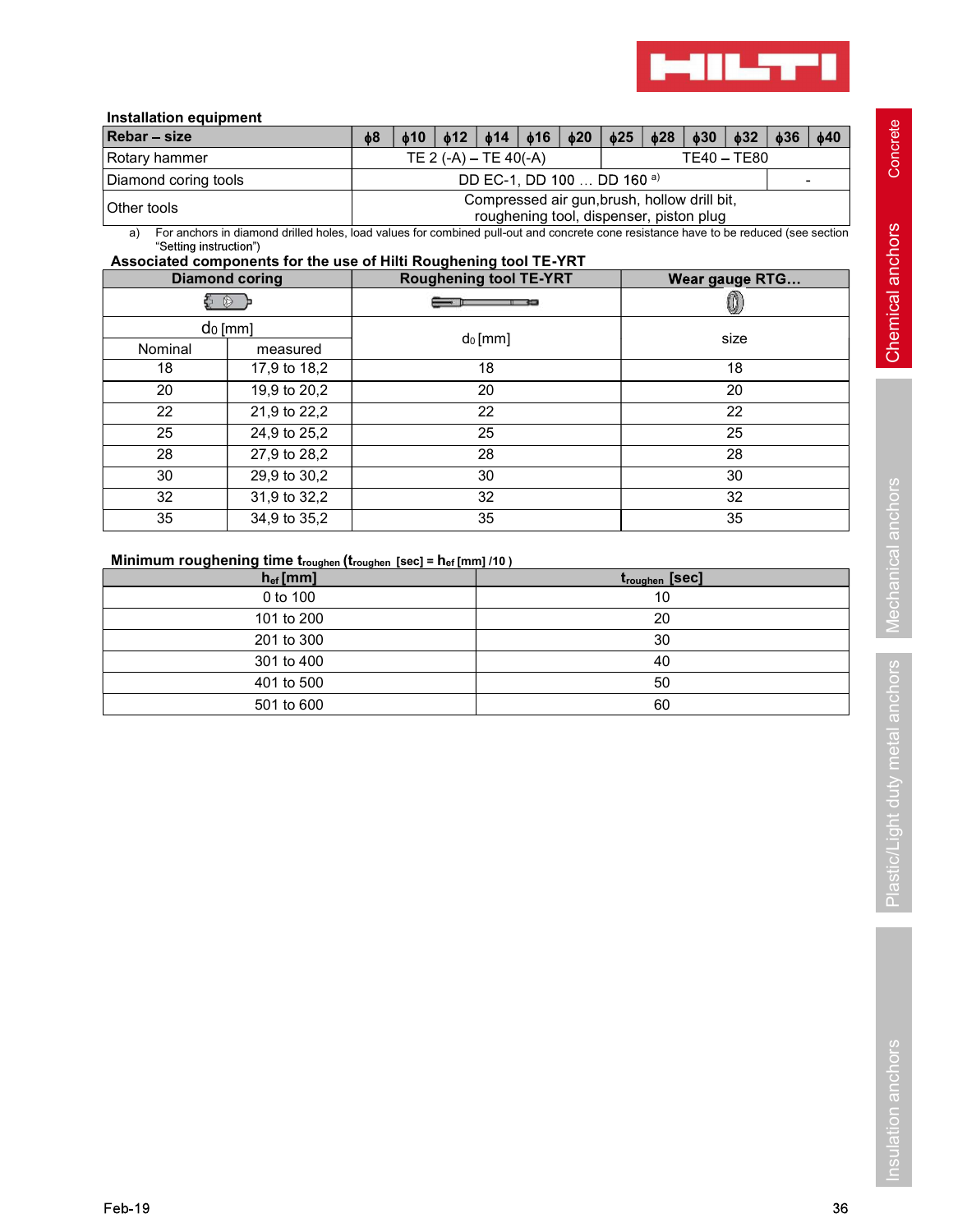

# Setting details

| <b>MILTI</b>                                                     |                          |              |            |                            |      |      |                              |     |                      |                    |     |                    |                     |                                         |                             |
|------------------------------------------------------------------|--------------------------|--------------|------------|----------------------------|------|------|------------------------------|-----|----------------------|--------------------|-----|--------------------|---------------------|-----------------------------------------|-----------------------------|
| <b>Setting details</b><br><b>Anchor size</b>                     |                          |              | Ø8         | Ø10                        | Ø12  |      | Ø14                          | Ø16 | Ø20                  | Ø25                | Ø28 | Ø30 Ø32            |                     | $ $ Ø36                                 | Ø40                         |
| Nominal diameter<br>of drill bit                                 | $d_0$                    | [mm]         | 10<br>12a) | 12<br>14a)                 | 14a) | 16a) | 18                           | 20  | 25                   | 30<br>32a)         | 35  | 37                 | 40                  | $45^{1}$                                | $55^{1}$                    |
| Effective                                                        | h <sub>ef,min</sub>      | [mm]         | 60         | 60                         | 70   | 70   | 75                           | 80  | 90                   | 100                | 112 | 120                |                     | 128 1441)                               | $160^{1}$                   |
| anchorage and<br>drill hole depth                                | $h_{\text{ef,max}}$      | [mm]         | 160        | 200                        | 240  | 240  | 280                          | 320 | 400                  | 500                | 560 | 600                |                     | 640 720 <sup>1)</sup> 800 <sup>1)</sup> |                             |
| Minimum base<br>material<br>thickness                            | h <sub>min</sub>         | [mm]         |            | hef +30mm<br>$\geq 100$ mm |      |      |                              |     |                      | $h_{ef}$ + 2 $d_0$ |     |                    |                     |                                         |                             |
| Minimum spacing S <sub>min</sub>                                 |                          | [mm]         | 40         | 50                         | 60   | 60   | 70                           | 80  | 100                  | 125                | 140 | 150                | 160                 | 180 <sup>1)</sup> 200 <sup>1)</sup>     |                             |
| Minimum edge<br>Critical spacing<br>for splitting failure        | $C_{min}$<br>$S_{cr,sp}$ | [mm]<br>[mm] | 40         | 45                         | 45   | 45   | 50                           | 50  | 65<br>$2\,c_{cr,sp}$ | 70                 | 75  | 80                 | 80                  | 1801) 2001)                             |                             |
|                                                                  |                          |              |            | $1,0 \cdot h_{\text{ef}}$  |      |      | for $h / h_{ef} \ge 2,0$     |     |                      | $h/h_{\text{ef}}$  |     |                    |                     |                                         |                             |
| Critical edge<br>distance for<br>splitting failure <sup>c)</sup> | $C_{cr,sp}$              | [mm]         |            | 4,6 $h_{ef}$ - 1,8 h       |      |      | for $2,0 > h / h_{ef} > 1,3$ |     |                      | 2,0<br>1,3         |     |                    |                     |                                         |                             |
|                                                                  |                          |              |            | 2,26 hef                   |      |      | for $h / h_{ef} \leq 1,3$    |     |                      |                    |     | $1,0 \cdot h_{ef}$ | $2,26 \cdot h_{ef}$ |                                         | $\mathbf{c}_{\text{cr,sp}}$ |
| Critical spacing<br>for concrete cone Scr,N<br>failure           |                          | [mm]         |            |                            |      |      |                              |     | $2\ c_{cr,N}$        |                    |     |                    |                     |                                         |                             |
| Critical edge<br>distance for<br>concrete cone                   | $C_{cr,N}$               | [mm]         |            |                            |      |      |                              |     | $1,5$ hef            |                    |     |                    |                     |                                         |                             |

a) bolt given values for circle in the distriction and be used<br>  $\frac{1}{10}$  by the base material thickness (h at  $\frac{1}{10}$  cm becomes the three cone failure depends on the embedment depth<br>
c) The ortical edge distance. The design and thickness ( $h \ge h_{min}$ ).<br>The critical edge distance for concrete cone failure depends on the embedment depth  $h_{eff}$  and the design bond resistance. The simplified formula given in this table is on the save side

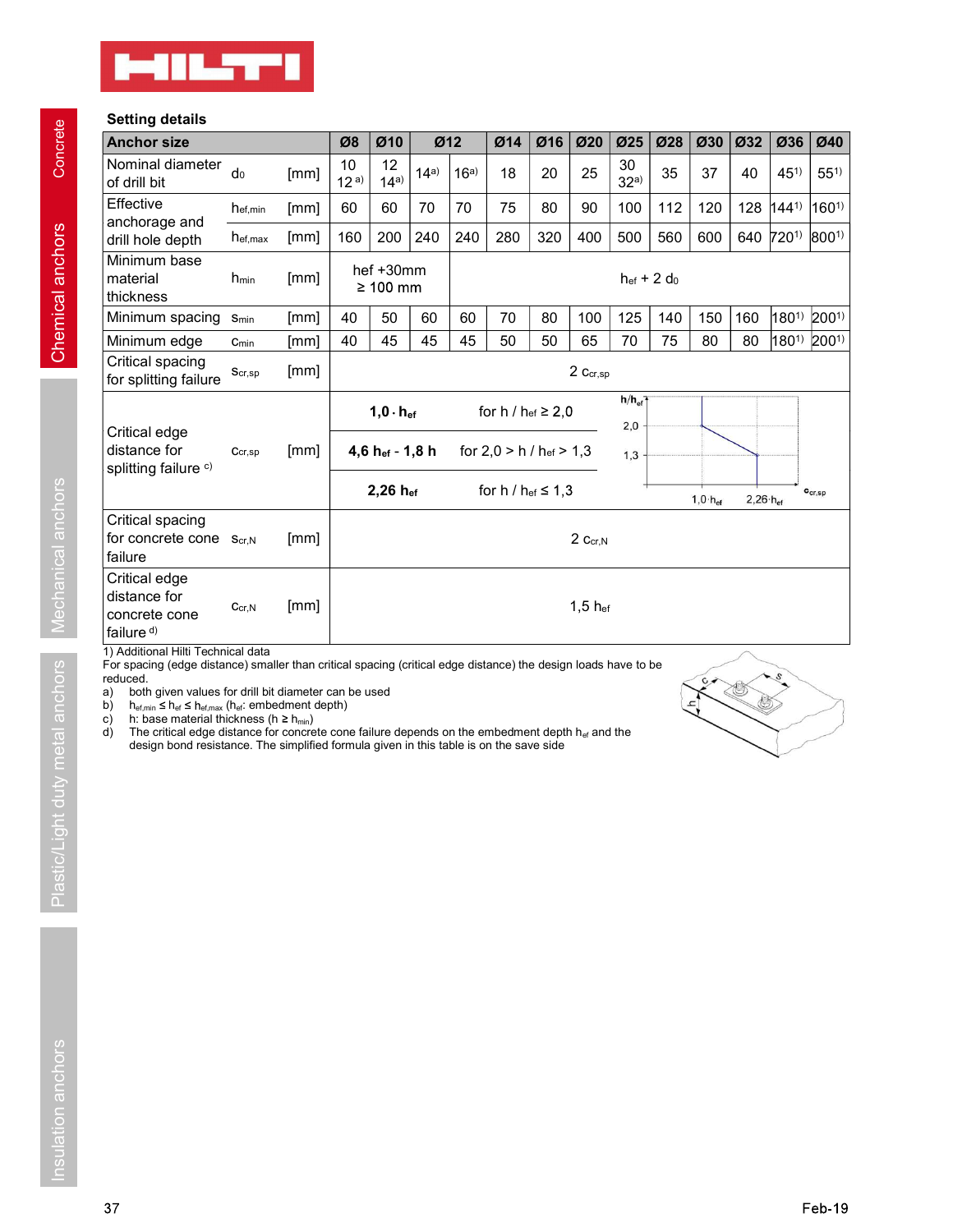

# Drilling and cleaning diameters

|               | <b>Drilling and cleaning diameters</b> |                                  |                                  |                                 |                               |                              |
|---------------|----------------------------------------|----------------------------------|----------------------------------|---------------------------------|-------------------------------|------------------------------|
|               |                                        |                                  |                                  | <b>Diamond coring</b>           |                               |                              |
| Rebar - size  | <b>Hammer drill</b><br>(HD)            | <b>Hollow Drill</b><br>Bit (HDB) | <b>Diamond</b><br>coring<br>(DD) | With<br>roughening<br>tool (RT) | <b>Brush</b><br><b>HIT-RB</b> | <b>Piston plug</b><br>HIT-SZ |
|               |                                        | $d_0$ [mm]                       |                                  |                                 |                               | size [mm]                    |
| 1/1/1/1/1/1/1 | $\sim$                                 |                                  | 5 O )                            | ጅ ® ቃ                           | <b>COMM</b>                   | $\Box$                       |
| φ8            | 12 $(10a)$                             | $\blacksquare$                   | 12 $(10a)$                       | $\overline{\phantom{a}}$        | 12 $(10a)$                    | 12                           |
| $\phi$ 10     | 14 $(12a)$                             | 14                               | 14 $(12a)$                       | $\blacksquare$                  | 14 $(12a)$                    | 14 $(12a)$                   |
| $\phi$ 12     | 16 $(14a)$                             | 16 $(14a)$                       | 16 $(14a)$                       | $\sim$                          | 16 $(14a)$                    | 16 $(14a)$                   |
| $\phi$ 14     | 18                                     | 18                               | 18                               | 18                              | 18                            | 18                           |
| $\phi$ 16     | 20                                     | $20\,$                           | $20\,$                           | $20\,$                          | $20\,$                        | $20\,$                       |
| $\phi$ 20     | 25                                     | 25                               | 25                               | 25                              | 25                            | 25                           |
| $\phi$ 25     | 32                                     | 32                               | 32                               | 32                              | 32                            | 32                           |
| $\phi$ 28     | 35                                     | 35                               | 35                               | 35                              | 35                            | 35                           |
| $\phi$ 30     | 37                                     | $\blacksquare$                   | 37                               | $\blacksquare$                  | 37                            | 37                           |
|               | 40                                     | $\overline{\phantom{a}}$         | $\blacksquare$                   | $\blacksquare$                  | 40                            | 40                           |
| $\phi$ 32     | $\blacksquare$                         | $\blacksquare$                   | 42                               | $\blacksquare$                  | 42                            | 42                           |
|               | 45 <sup>b</sup>                        | $\blacksquare$                   | $\blacksquare$                   | $\blacksquare$                  | 45 <sup>b</sup>               | 45 <sup>b</sup>              |
| $\phi$ 36     |                                        |                                  |                                  |                                 | 55 <sup>b</sup>               | 55 <sup>b</sup>              |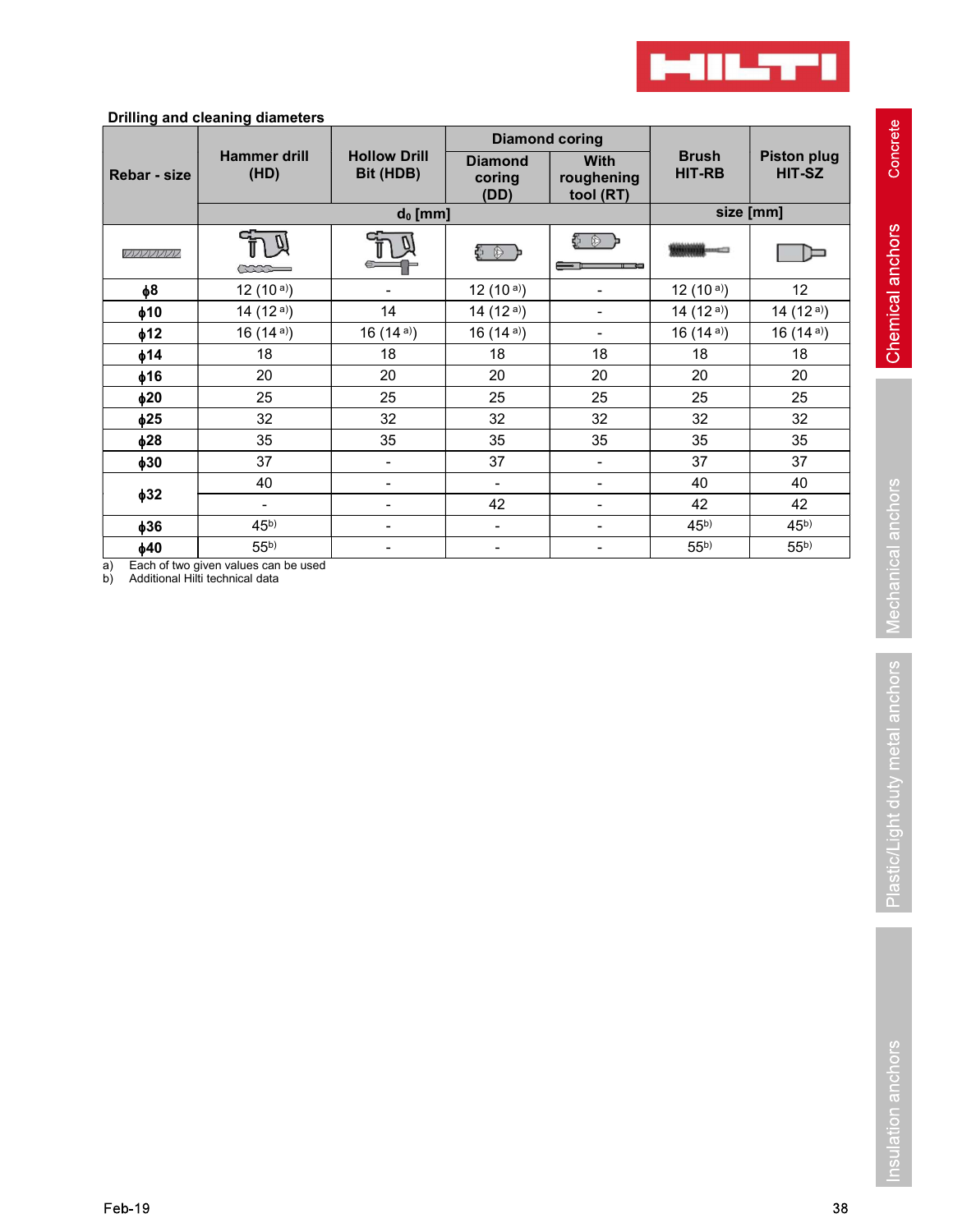

# Setting instructions

# \*For detailed information on installation see instruction for use given with the package of the product.



handling! Wear well-fitting protective goggles and protective gloves when working with Hilti HIT-RE 500 V3.